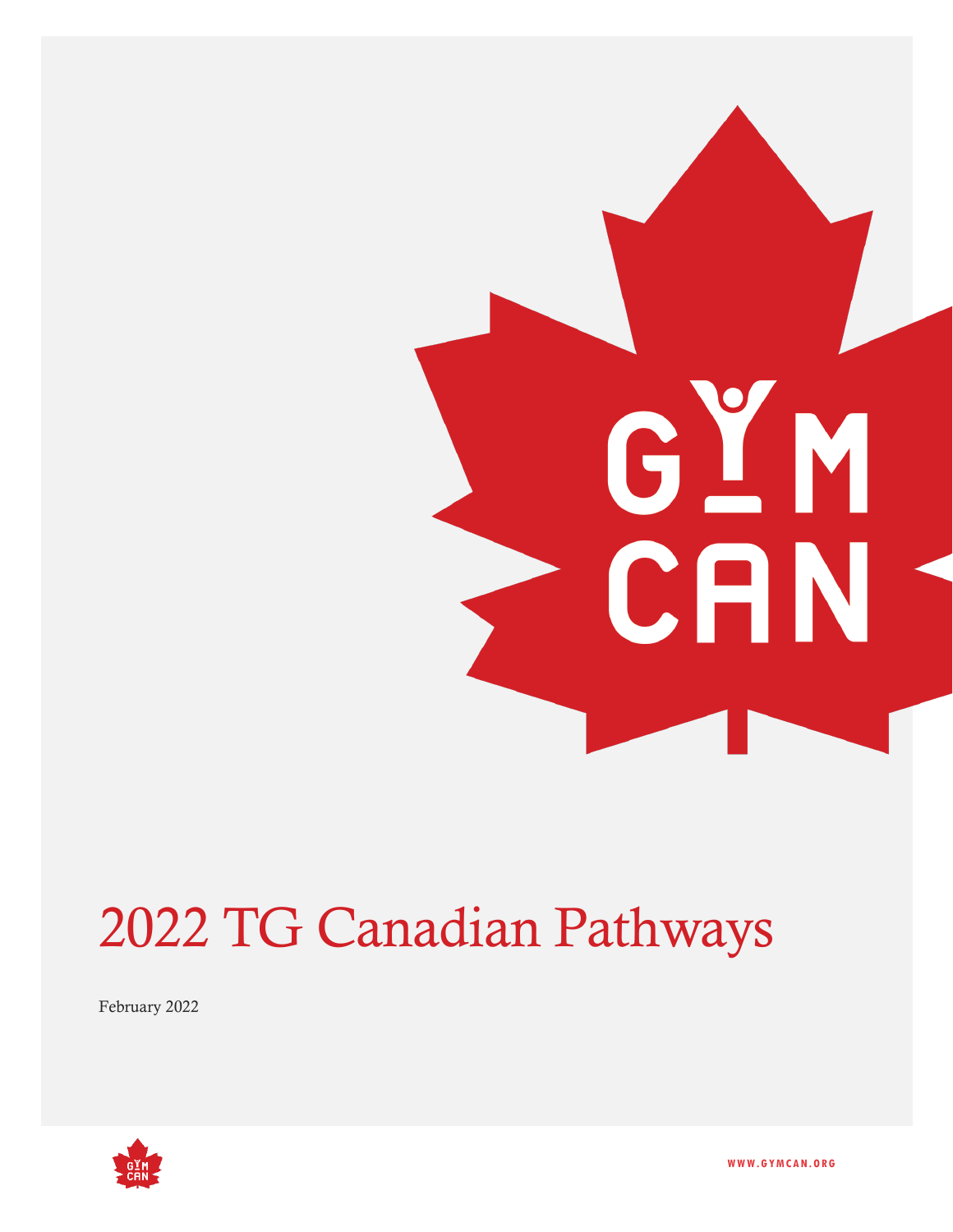

# **TABLE OF CONTENTS**

<span id="page-1-0"></span>

| 2.0 |  |
|-----|--|
| 3.0 |  |
| 4.0 |  |
| 5.0 |  |
| 6.0 |  |
| 7.0 |  |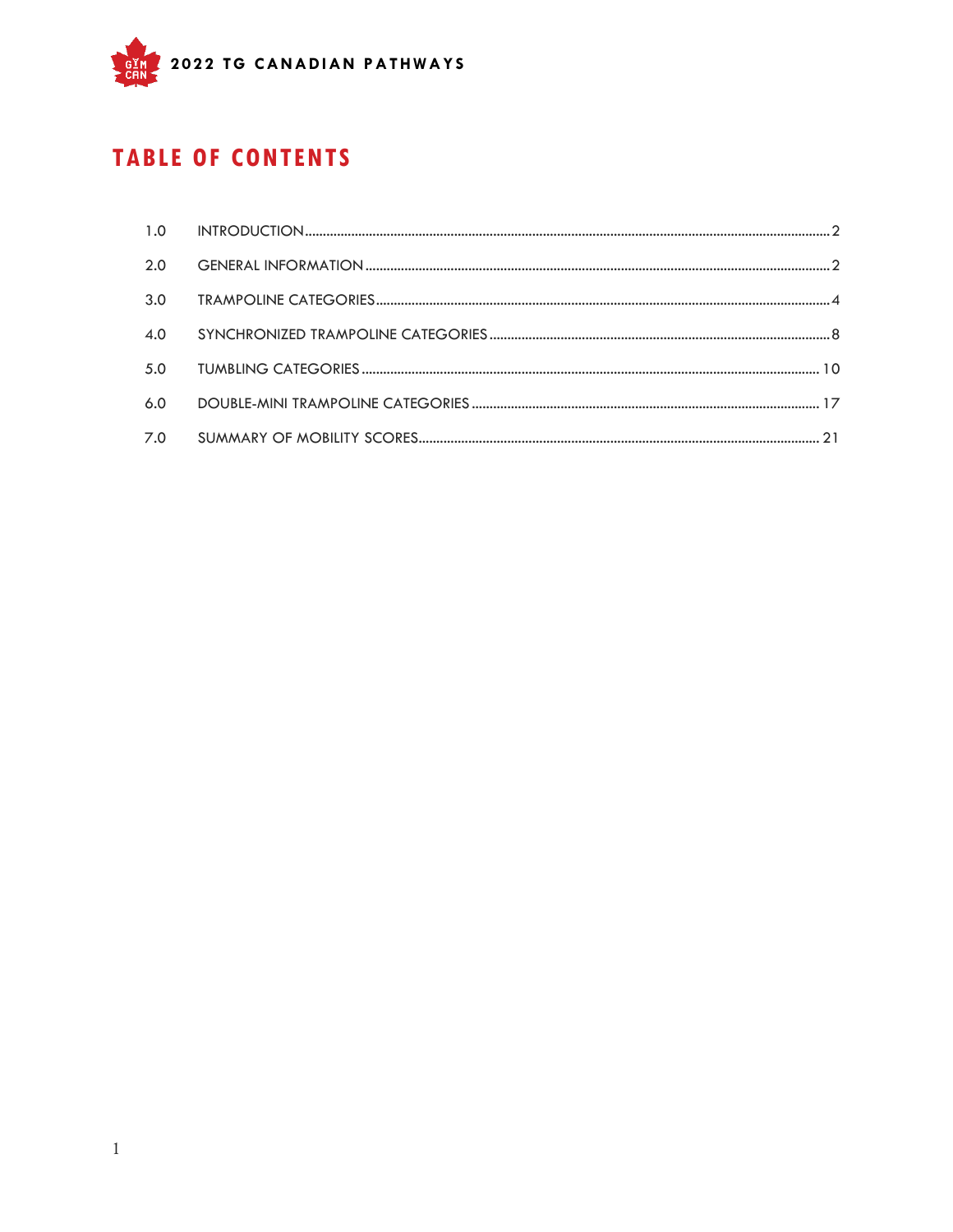

## **1.0 INTRODUCTION**

The TG Canadian Pathways are designed to help athletes progress in all TG disciplines: Trampoline, Synchronized Trampoline, Tumbling and Double Mini Trampoline.

If you have any question concerning this document, please contact: Karen Cockburn NTD, Trampoline Gymnastics [kcockburn@gymcan.org](mailto:kcockburn@gymcan.org)

Or

Niki Lavoie, Program Manager, Trampoline Gymnastics [nlavoie@gymcan.org](mailto:nlavoie@gymcan.org)

#### <span id="page-2-0"></span>**2.0 GENERAL INFORMATION**

#### 2.1 MOBILITY

- The highest category an athlete may enter the sport is Level 4, unless granted by a petition.
- To enter any category above Level 4 the athlete must meet the mobility requirements of the previous category.
- Mobility requirements must all be met at the same time (total preliminary score, DD, and required elements).
- Age splits for Level 1 to Level 6 are set by the PTO based on registration numbers. Recommended age splits are listed in the charts under 3.0 to 6.2. National Events (Elite Canada, Canadian Championships) age splits are also listed for Level 5 to Senior.
- Age is determined by the participant's age as of December 31 of the competition year

#### 2.2 MOBILITY OPPORTUNITIES

- L4 athletes have the opportunity to mobilize in their first 5 competitions they participate in each season; examples of mobility events are listed below:
	- o Minimum 2, maximum 3 Provincial Cups.
	- o Provincial Championships.
	- o Eastern or Western Canadian Championships.
	- o 1 out-of-province Cup.
	- $\circ$  L5 and higher have the following additional opportunities to mobilize: Elite Canada, Canadian Championships or any International meets recognized by GymCan.

#### 2.3 **QUALIFICATION SCORES**

- Provinces may not set additional qualification scores for attendance to National competitions.
- Provinces may choose to have qualification scores and/or rules for their own Provincial Championships.
- Provinces may set funding scores and/or team requirements for Provincial funding.
- Provinces are responsible to provide to GymCan after each Provincial Cup (trial), the list of athletes that have met mobility. Not providing this information to GymCan will render the athlete not eligible to compete in the new category.
- Host Provinces are required to send results of visiting athletes to GymCan.
- An athlete's home Province is required to notify GymCan of any out-of-Province events athletes are registered for before the event occurs.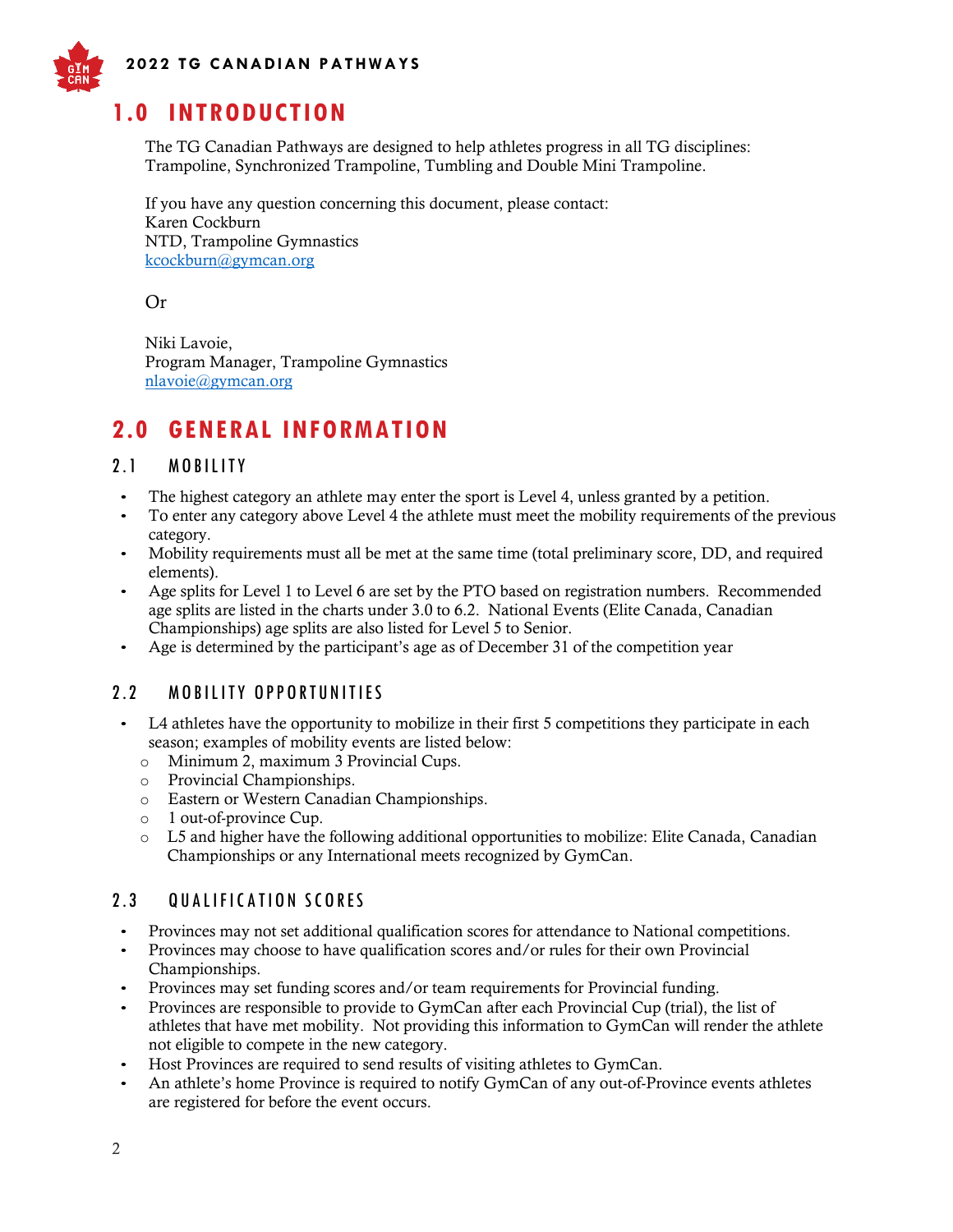

 **202 2 T G C A N A D I A N P A T H W A Y S**

#### 2.4 ELIGIBILITY FOR NATIONAL COMPETITIONS

- Athletes must attend a minimum of 1 Provincial Cup and or Provincial Championships in the current competitive season to be eligible to attend Canadian Championships. Any petitions to attend Canadian Championships (medical petitions only) must be approved and submitted to GymCan by the PTO for L5-Senior. All petitions for Junior and Senior National Team Members can be sent directly to GymCan.
- Rules in all categories involving mobility must be identical, no exceptions are allowed in these categories, if so, mobility will not be granted.
- Athletes must have met the mobility requirements for their category in order to be eligible to compete at Elite Canada or Canadian Championships.
- Any petitions to enter the sport in a category above Level 4 or to move down a category must be made to GymCan via the athlete's Provincial T&T Technical Committee.

#### 2.5 ELIGIBILITY FOR INTERNATIONAL COMPETITIONS

- Athletes from Level 3 are allowed to take part at non-FIG sanctioned activities hosted in USA. They must represent either their club or their province but not Canada. These activities will not count for mobility.
- Athletes who have met the mobility requirements for Level 5 (Novice) to Senior are eligible to attend international invitational activities (competitions, camp, etc.) as representatives of their club or province, only if they have already competed in category Level 5 (Novice) to Senior at a Canadian Team Trial and have hit the International travel score in the previous or current competition season. International travel scores can be found in the document Qualifying Standards.
- To be allowed to compete internationally, athletes must also be competing and supporting the national competitions.
- For all international activities, a sanction form must be filled and sent to GymCan with payment at least 2 months prior the activity.

#### 2.6 ELIGIBILITY FOR CANADIAN NATIONAL TEAM

- Athletes must meet qualification scores and requirements as well as rankings required for a specified competition. Team selection documents and rules will be circulated separately.
- World Age Group Teams and Indo's Teams will be selected from Level 5 (Novice), Level 6 (Espoir), Junior, Level 7, or Senior categories. Please note that athletes in levels L6 and above with standards will be granted priority as listed in the Qualifying Standards Document.
- Junior Teams will be selected from Junior category only with gymnasts from 13-16 years old.
- U21 Teams will be selected from Level 7 and Senior categories if an opportunity becomes available for U21 athletes.
- Senior Teams will be selected from Senior category only.

#### 2.7 REGULATIONS

- This is only a summary of the regulations.
- For complete rules refer to the FIG Code of Points and section 5 of the Trampoline & Tumbling Program Regulations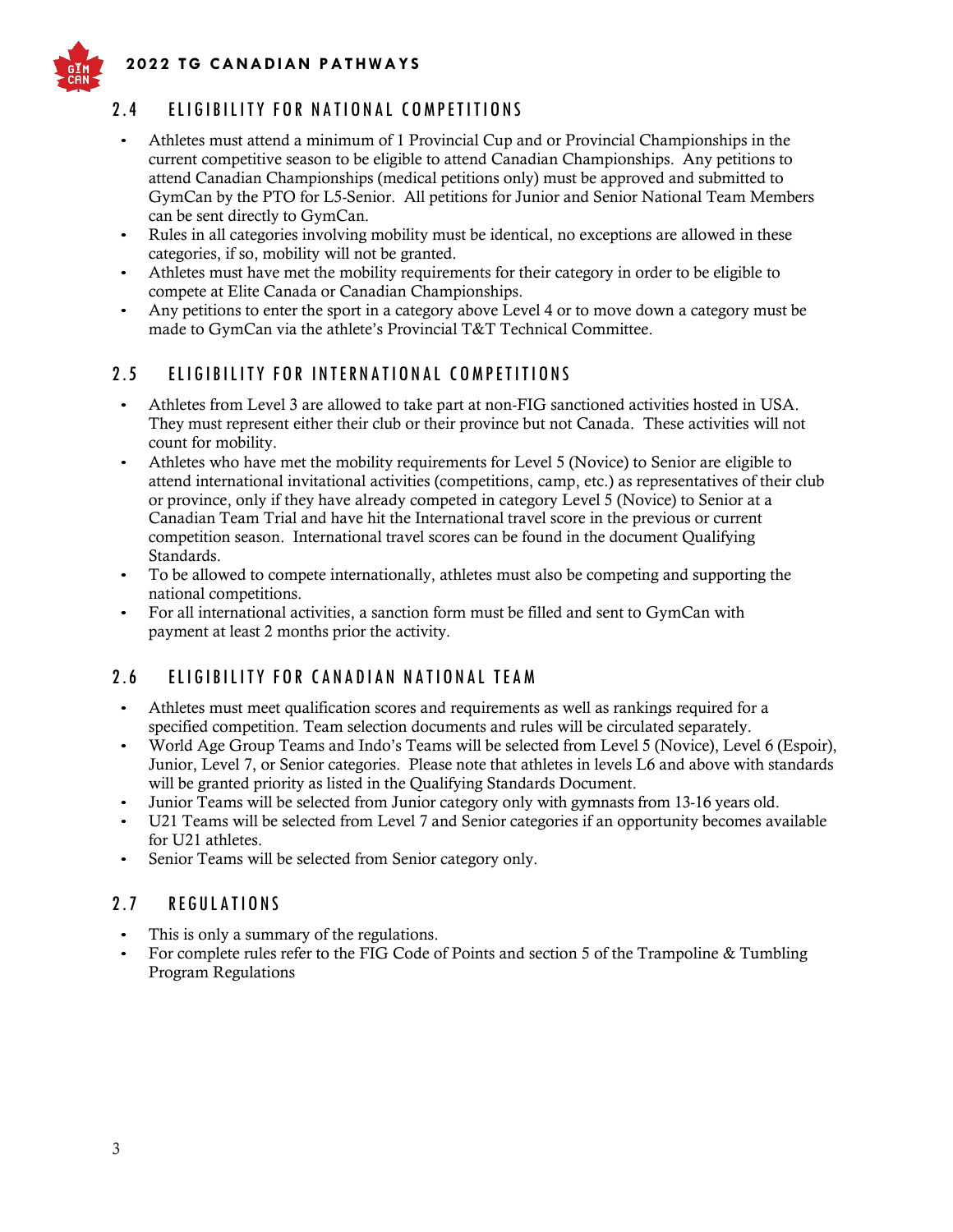

# **3.0 TRAMPOLINE CATEGORIES**

# 3.1 LEVEL 1 TO 4 REQUIREMENTS (TRAMPOLINE)

<span id="page-4-0"></span>

| <b>CATEGORY</b>              | LEVEL 1                |                                       |         | LEVEL 2                              |         | LEVEL 3                                                                                                                     |         | LEVEL 4                    |  |
|------------------------------|------------------------|---------------------------------------|---------|--------------------------------------|---------|-----------------------------------------------------------------------------------------------------------------------------|---------|----------------------------|--|
| <b>Recommended Min.</b>      | 8                      |                                       |         | 8                                    |         | 8                                                                                                                           |         | 8                          |  |
| Age                          |                        |                                       |         |                                      |         |                                                                                                                             |         |                            |  |
| Maximum Age                  |                        | None                                  |         | None                                 |         | None                                                                                                                        |         | None                       |  |
| <b>Recommended Age</b>       |                        | $12U, 13+$                            |         | $12U, 13+$                           |         | $14U, 15+$                                                                                                                  |         | $14U, 15+$                 |  |
| <b>Split</b>                 |                        |                                       |         |                                      |         |                                                                                                                             |         |                            |  |
| <b>Mobility Requirements</b> |                        | None                                  |         | None                                 |         | None                                                                                                                        |         | None                       |  |
|                              | $4 - 0$                | <b>Back Tuck</b>                      | $4 - /$ | <b>Back Straight</b>                 | 41/     | <b>Barani Straight</b>                                                                                                      | $7 - 0$ | 1 3/4 Front Tuck           |  |
|                              | $- - 0$                | Tuck Jump                             | $4 - 0$ | <b>Back Tuck</b>                     | $4 - <$ | <b>Back Pike</b>                                                                                                            | 510     | <b>Barani Ballout Tuck</b> |  |
|                              | $- - 1$                | Seat Drop                             | 4 1 o   | <b>Barani Tuck</b>                   | $4 - /$ | <b>Back Straight</b>                                                                                                        | $4 - o$ | <b>Back Tuck</b>           |  |
|                              | $-1L$                  | 1/2 Twist To Seat                     | $- - 0$ | Tuck Jump                            | $- - 0$ | Tuck Jump                                                                                                                   | 41/     | <b>Barani Straight</b>     |  |
|                              | $-1$ ↑                 | 1/2 Twist To Feet                     | 41 <    | <b>Barani Pike</b>                   | 4 1 o   | <b>Barani Tuck</b>                                                                                                          | $4 - /$ | <b>Back Straight</b>       |  |
| <b>Preliminary Round</b>     | $--<$                  | Pike Jump                             | $4 - <$ | <b>Back Pike</b>                     | $4 - o$ | <b>Back Tuck</b>                                                                                                            | $4 - <$ | <b>Back Pike</b>           |  |
| (Compulsory Routine)         | $1-F$                  | Front Drop                            | $- - 1$ | Seat Drop                            | 41 <    | Barani Pike                                                                                                                 | 41<     | <b>Barani Pike</b>         |  |
|                              | $1 - \uparrow$         | To Feet                               | $-1$ ↑  | 1/2 Twist To Feet                    | $---<$  | Pike Jump                                                                                                                   | $- - 0$ | Tuck Jump                  |  |
|                              | $- - v$                | Pike Straddle Jump                    | $--<$   | Pike Jump                            | $3 - /$ | 3/4 Front Straight                                                                                                          | $3 - /$ | 3/4 Back Straight          |  |
|                              | $4 - <$                | Front Pike                            | 41/     | <b>Barani Straight</b>               | 510     | <b>Barani Ballout Tuck</b>                                                                                                  | $5 - o$ | Cody Tuck                  |  |
|                              | $\overline{\text{OR}}$ | OR                                    |         |                                      |         |                                                                                                                             |         |                            |  |
|                              | 410                    | <b>Barani Tuck</b>                    |         |                                      |         |                                                                                                                             |         |                            |  |
| <b>Preliminary Round</b>     |                        |                                       |         |                                      |         |                                                                                                                             |         |                            |  |
| (Voluntary Routine)          |                        |                                       |         | • 1 voluntary routine of 10 elements |         |                                                                                                                             |         |                            |  |
| <b>Final Round</b>           |                        |                                       |         | • FIG Repetition Rules               |         |                                                                                                                             |         |                            |  |
| <b>Minimum DD</b>            |                        | 1.5                                   |         | 3.6                                  |         | 4.5                                                                                                                         |         | 6.0                        |  |
| <b>Maximum DD</b>            | 3.6                    |                                       |         | 4.5<br>6.0                           |         |                                                                                                                             |         | 7.4                        |  |
|                              |                        |                                       |         |                                      |         | . The compulsory routine will be considered interrupted if it is not performed using required sequence as written above.    |         |                            |  |
|                              |                        |                                       |         |                                      |         | . Minimum DD's are expected and should be adhered to. Exceptions allowed for temporary reasons. No penalty will             |         |                            |  |
|                              |                        | apply if minimum DD is not performed. |         |                                      |         |                                                                                                                             |         |                            |  |
| <b>Specific Rules</b>        |                        |                                       |         |                                      |         | • In categories Level 1 to 4 a bonus equivalent to the DD performed will be given in voluntary and final routines.          |         |                            |  |
|                              |                        |                                       |         |                                      |         | SCORING: ALL BONUSES MUST BE INPUTTED INTO THE BONUS FIELD, DD SHOULD ALWAYS BE KEPT AS                                     |         |                            |  |
|                              |                        | PERFORMED.                            |         |                                      |         |                                                                                                                             |         |                            |  |
|                              |                        |                                       |         |                                      |         | • Time of Flight and Horizontal Displacement are part of the score calculation in each routine for categories Level 1 to 4. |         |                            |  |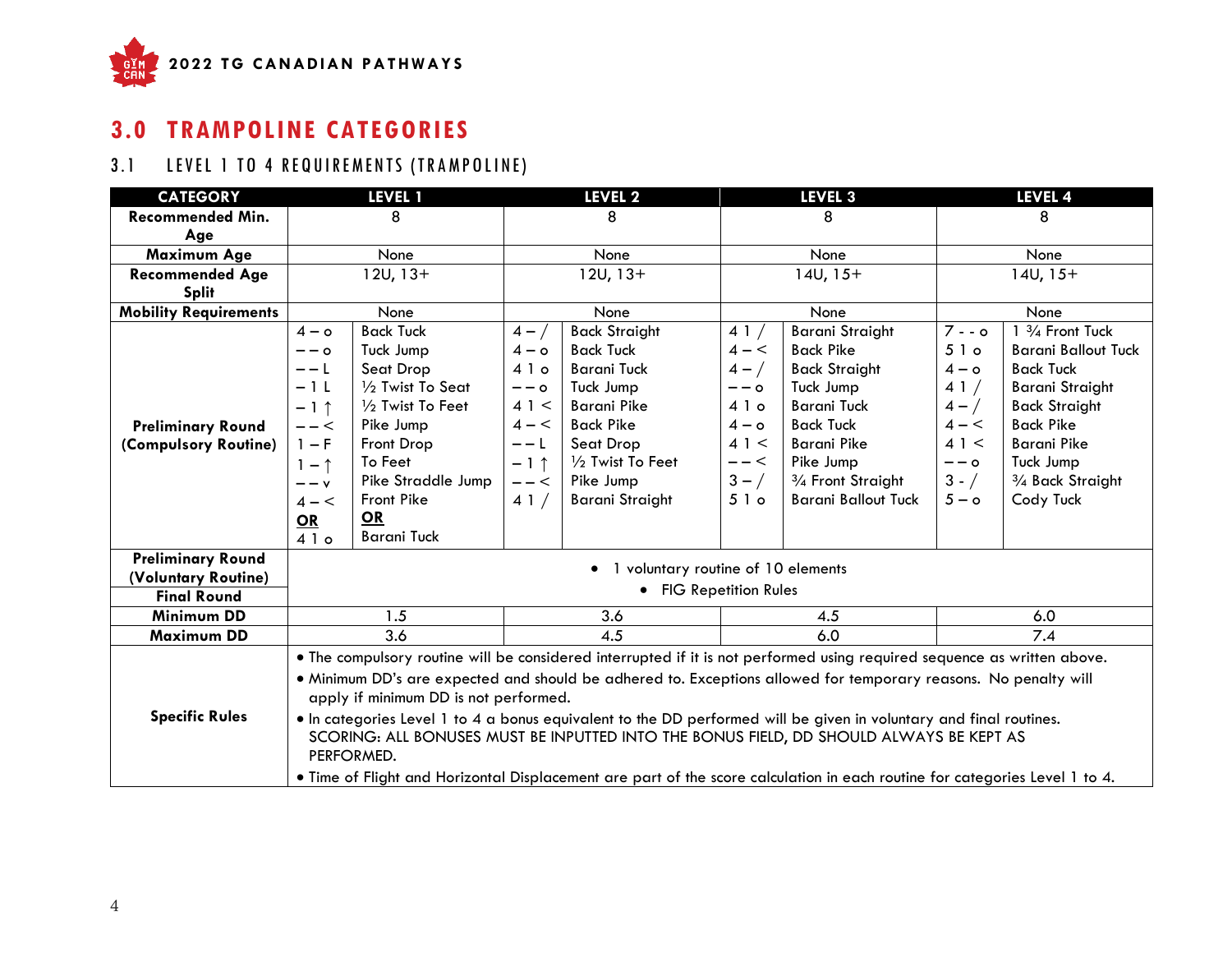

# 3.2 LEVEL 5-6, REQUIREMENTS (TRAMPOLINE)

| <b>CATEGORY</b>       |                                                | <b>LEVEL 5 (NOVICE)</b><br>LEVEL 6 (ESPOIR)                                                                                                                                                                                                                                                                                                                                                                                                                                                                    |                                                                                                                                                                                                                                                                                                                                                                                                                                                                                                      |  |
|-----------------------|------------------------------------------------|----------------------------------------------------------------------------------------------------------------------------------------------------------------------------------------------------------------------------------------------------------------------------------------------------------------------------------------------------------------------------------------------------------------------------------------------------------------------------------------------------------------|------------------------------------------------------------------------------------------------------------------------------------------------------------------------------------------------------------------------------------------------------------------------------------------------------------------------------------------------------------------------------------------------------------------------------------------------------------------------------------------------------|--|
|                       | Minimum Age                                    | 11                                                                                                                                                                                                                                                                                                                                                                                                                                                                                                             | 11 (recommended 13)                                                                                                                                                                                                                                                                                                                                                                                                                                                                                  |  |
|                       | <b>Maximum Age</b>                             | None                                                                                                                                                                                                                                                                                                                                                                                                                                                                                                           | 16                                                                                                                                                                                                                                                                                                                                                                                                                                                                                                   |  |
|                       | Age splits at National                         | 14U, 15-16, 17+                                                                                                                                                                                                                                                                                                                                                                                                                                                                                                | 14U, 15-16                                                                                                                                                                                                                                                                                                                                                                                                                                                                                           |  |
|                       | <b>Events</b>                                  |                                                                                                                                                                                                                                                                                                                                                                                                                                                                                                                |                                                                                                                                                                                                                                                                                                                                                                                                                                                                                                      |  |
|                       | <b>Mobility Requirements</b>                   | Must meet L5 (Novice) mobility requirements in L4 to enter                                                                                                                                                                                                                                                                                                                                                                                                                                                     | Must meet L6 mobility requirements in L5 to enter                                                                                                                                                                                                                                                                                                                                                                                                                                                    |  |
| Preliminary<br>Round  | 1 <sup>st</sup> Voluntary<br><b>Routine</b>    | • 10 different elements, only one (1) element allowed with less<br>than 270 somersault rotation<br>• FIG repetition rules<br>• The requirements must be performed as separate elements<br><b>REQUIRED ELEMENTS</b><br>• 1 element landing on the front or back<br>• 1 element taking off from the front or back<br><b>Back Full</b><br>$\bullet$ 42<br>$\bullet$ 43<br>Rudy<br>$\bullet$ 4 1 $\lt$<br><b>Barani Pike</b>                                                                                       | • 10 different elements, only one (1) element allowed with less<br>than 270° somersault rotation.<br>• FIG repetition rules<br>The requirements must be performed as separate elements<br>$\bullet$<br><b>REQUIRED ELEMENTS:</b><br>1 element landing on the front or back<br>1 element taking off from the front or back- (in combination<br>$\bullet$<br>with element above)<br>• 1 forward or backward double somersault (7200) with or<br>without twist<br>• 1 element with at least 540 ° twist |  |
|                       | 2 <sub>nd</sub><br>Voluntary<br><b>Routine</b> | • 1 voluntary routine of 10 elements<br>• FIG repetition rules<br>REQUIRED ELEMENT: 1 forward or backward double somersault<br>(720°) with or without twist                                                                                                                                                                                                                                                                                                                                                    | • 1 voluntary routine of 10 elements<br>• FIG repetition rules                                                                                                                                                                                                                                                                                                                                                                                                                                       |  |
| <b>Final Round</b>    |                                                | • Finals recommended for all Provincial Cups & Championships<br>• 1 voluntary routine of 10 elements<br>• FIG repetition rules                                                                                                                                                                                                                                                                                                                                                                                 |                                                                                                                                                                                                                                                                                                                                                                                                                                                                                                      |  |
| <b>Minimum DD</b>     |                                                | 7.0                                                                                                                                                                                                                                                                                                                                                                                                                                                                                                            | Women: 8.8 / Men 9.1                                                                                                                                                                                                                                                                                                                                                                                                                                                                                 |  |
| <b>Maximum DD</b>     |                                                | Women: 9.4 / Men 10.2                                                                                                                                                                                                                                                                                                                                                                                                                                                                                          | Women: 11.2 / Men 13.5                                                                                                                                                                                                                                                                                                                                                                                                                                                                               |  |
| <b>Specific Rules</b> |                                                | . If minimum DD is not performed a penalty of 0.1 per 0.1 under minimum DD will be deducted from the voluntary routine score. This<br>deduction will be applied by the DD judges.<br>• In all categories the penalty for not completing any required element(s) or required 270° of rotation is 2.0 per requirement<br>applied by the difficulty judges. Time of Flight and Horizontal Displacement are part of the score calculation in each routine for<br>Level 5 (Novice) and Level 6 (Espoir) categories. |                                                                                                                                                                                                                                                                                                                                                                                                                                                                                                      |  |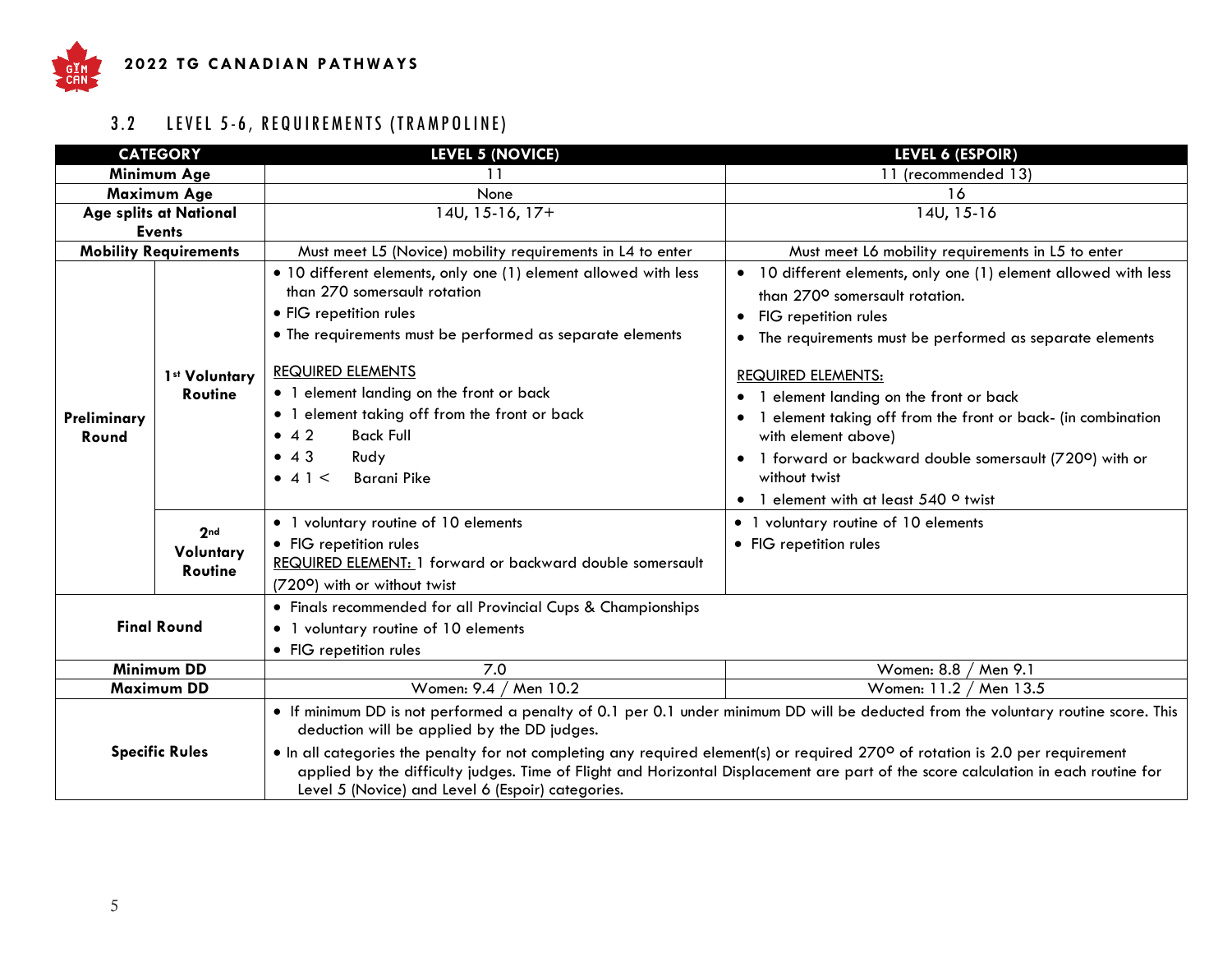

# 3.3 JUNIOR, LEVEL 7 & SENIOR REQUIREMENTS (TRAMPOLINE)

| <b>CATEGORY</b>                               |                                   | <b>JUNIOR</b>                                                                                                                                                                                                                                                                                                                                                                                                                                                           | <b>LEVEL 7 (OPEN)</b>                                                                                                                                                                                                                                                                                                                                                                                                                                                                                                                                                                                                   | <b>SENIOR</b>                                                                                                               |
|-----------------------------------------------|-----------------------------------|-------------------------------------------------------------------------------------------------------------------------------------------------------------------------------------------------------------------------------------------------------------------------------------------------------------------------------------------------------------------------------------------------------------------------------------------------------------------------|-------------------------------------------------------------------------------------------------------------------------------------------------------------------------------------------------------------------------------------------------------------------------------------------------------------------------------------------------------------------------------------------------------------------------------------------------------------------------------------------------------------------------------------------------------------------------------------------------------------------------|-----------------------------------------------------------------------------------------------------------------------------|
|                                               | Minimum Age                       | 13                                                                                                                                                                                                                                                                                                                                                                                                                                                                      | 17                                                                                                                                                                                                                                                                                                                                                                                                                                                                                                                                                                                                                      | 17                                                                                                                          |
| Maximum Age                                   |                                   | 16                                                                                                                                                                                                                                                                                                                                                                                                                                                                      | None                                                                                                                                                                                                                                                                                                                                                                                                                                                                                                                                                                                                                    | None                                                                                                                        |
| <b>Mobility Requirements</b>                  |                                   | Must meet Junior mobility requirements<br>in L6 to enter                                                                                                                                                                                                                                                                                                                                                                                                                | Must meet Level 7 mobility<br>requirements in L5. From L6 or Junior<br>age $17+$                                                                                                                                                                                                                                                                                                                                                                                                                                                                                                                                        | Must meet Senior mobility requirements<br>in L6, Junior, or L7 to enter                                                     |
| 1st Voluntary Routine<br>Preliminary<br>Round |                                   | • 10 different elements, only one (1)<br>element allowed with less than 270°<br>somersault rotation.<br>FIG repetition rules<br>$\bullet$<br>The requirements must be performed<br>$\bullet$<br>as separate elements<br><b>REQUIRED ELEMENTS:</b><br>• 1 element landing on the front or back<br>• 1 element taking off from the front or<br>back<br>• 1 forward or backward double<br>somersault (720°) with or without twist<br>• 1 element with at least 540 ° twist | • 10 different elements which must<br>contain min. 270° of somersault<br>• FIG repetition rules<br><b>REQUIRED ELEMENTS:</b><br>• 1 forward or backward double<br>somersault (720°) with or without twist<br>1 element with at least 540 ° twist<br>• Two (2) elements (can be combined<br>with other required elements) will<br>have the difficulty value added to the<br>total score. These must be identified<br>with their DD value on the competition<br>card and cannot be repeated in the<br>2 <sup>nd</sup> voluntary routine.                                                                                  | 1 voluntary routine of 10<br>$\bullet$<br>elements, which must contain<br>min of 270° of somersault<br>FIG repetition rules |
|                                               | 2 <sup>nd</sup> Voluntary Routine | • 1 voluntary routine of 10 elements<br>• FIG repetition rules                                                                                                                                                                                                                                                                                                                                                                                                          | • 1 voluntary routine of 10 elements<br>• FIG repetition rules                                                                                                                                                                                                                                                                                                                                                                                                                                                                                                                                                          | • 1 voluntary routine of 10 elements,<br>which must contain min of 270° of<br>somersault<br>• FIG repetition rules          |
|                                               |                                   | $\bullet$                                                                                                                                                                                                                                                                                                                                                                                                                                                               | Finals recommended for all Provincial Cups & Championships                                                                                                                                                                                                                                                                                                                                                                                                                                                                                                                                                              |                                                                                                                             |
|                                               | <b>Final Round</b>                | 1 voluntary routine of 10 elements<br>FIG repetition rules                                                                                                                                                                                                                                                                                                                                                                                                              |                                                                                                                                                                                                                                                                                                                                                                                                                                                                                                                                                                                                                         |                                                                                                                             |
|                                               | <b>Minimum DD</b>                 | Women: 9.5 / Men: 11.2                                                                                                                                                                                                                                                                                                                                                                                                                                                  | Women: 8.8 / Men: 9.1                                                                                                                                                                                                                                                                                                                                                                                                                                                                                                                                                                                                   | Women: 11.2 / Men: 13.5                                                                                                     |
|                                               | Maximum DD                        | None                                                                                                                                                                                                                                                                                                                                                                                                                                                                    | None                                                                                                                                                                                                                                                                                                                                                                                                                                                                                                                                                                                                                    | None                                                                                                                        |
| <b>Specific Rules</b>                         |                                   | routine score. This deduction will be applied by the DD judges.<br>requirement applied by the difficulty judges.<br>categories.<br>preliminary round even though only one voluntary routine will count.                                                                                                                                                                                                                                                                 | • If minimum DD is not performed a penalty of 0.1 per 0.1 under minimum DD will be deducted from the voluntary<br>• In all categories the penalty for not completing any required element(s) or required 270° of rotation is 2.0 per<br>Time of Flight and Horizontal Displacement are part of the score calculation in each routine for Junior, L7 and Senior<br>In the Senior category only the highest scoring voluntary routine in the preliminary round will be counted towards<br>total preliminary score. It is mandatory to perform both a 1st voluntary routine and a 2 <sup>nd</sup> voluntary routine in the |                                                                                                                             |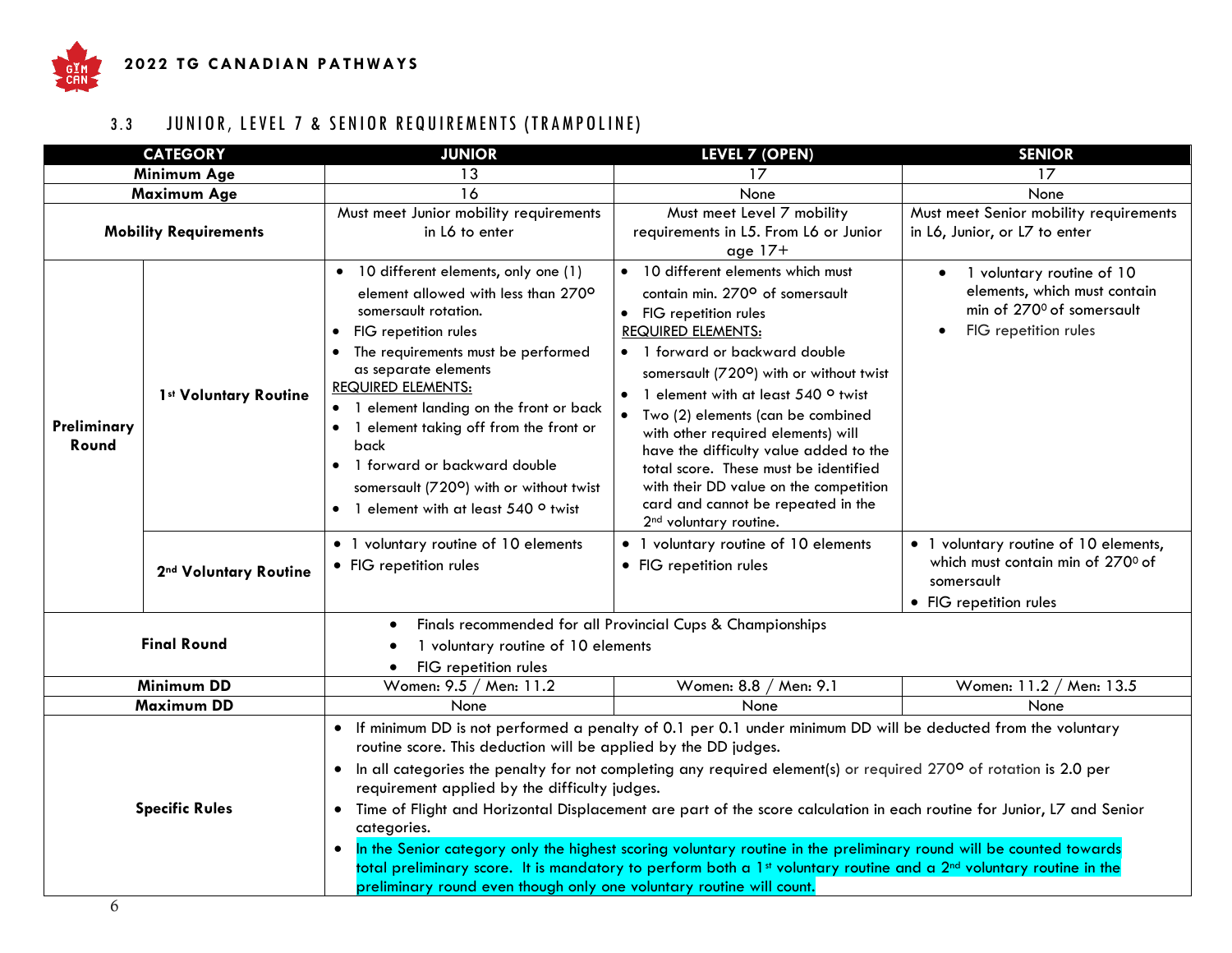## **TRAMPOLINE MOBILITIES**

#### TRAMPOLINE WOMEN

| <b>FROM</b>  | TO             | <b>SCORE</b> | DD           | <b>REQUIREMENT</b> |
|--------------|----------------|--------------|--------------|--------------------|
| L4           | L <sub>5</sub> | 88.0 (DDx2)  | 7.0          | double salto       |
| L5           | L6 or L7       | 85.0         | 8.8          | None               |
| L6           | Junior         | 87.0         | 9.5          | None               |
| L6 or Junior | L7             |              | By age $17+$ |                    |
| L6 or Junior | Senior         | 90.0         | 11.2         | None               |
| 17           | Senior         | 91.2         | 11.2         | None               |

#### TRAMPOLINE MEN

<span id="page-7-0"></span>

| <b>FROM</b>  | TO             | <b>SCORE</b> | DD           | <b>REQUIREMENT</b> |
|--------------|----------------|--------------|--------------|--------------------|
| L4           | L <sub>5</sub> | 90.0 (DDx2)  | 7.0          | double salto       |
| L5           | L6 or L7       | 87.7         | 9.1          | None               |
| L6           | Junior         | 90.8         | 11.2         | None               |
| L6 or Junior | L7             |              | By age $17+$ |                    |
| L6 or Junior | Senior         | 95.0         | 13.5         | None               |
| L7           | Senior         | 96.2         | 13.5         | None               |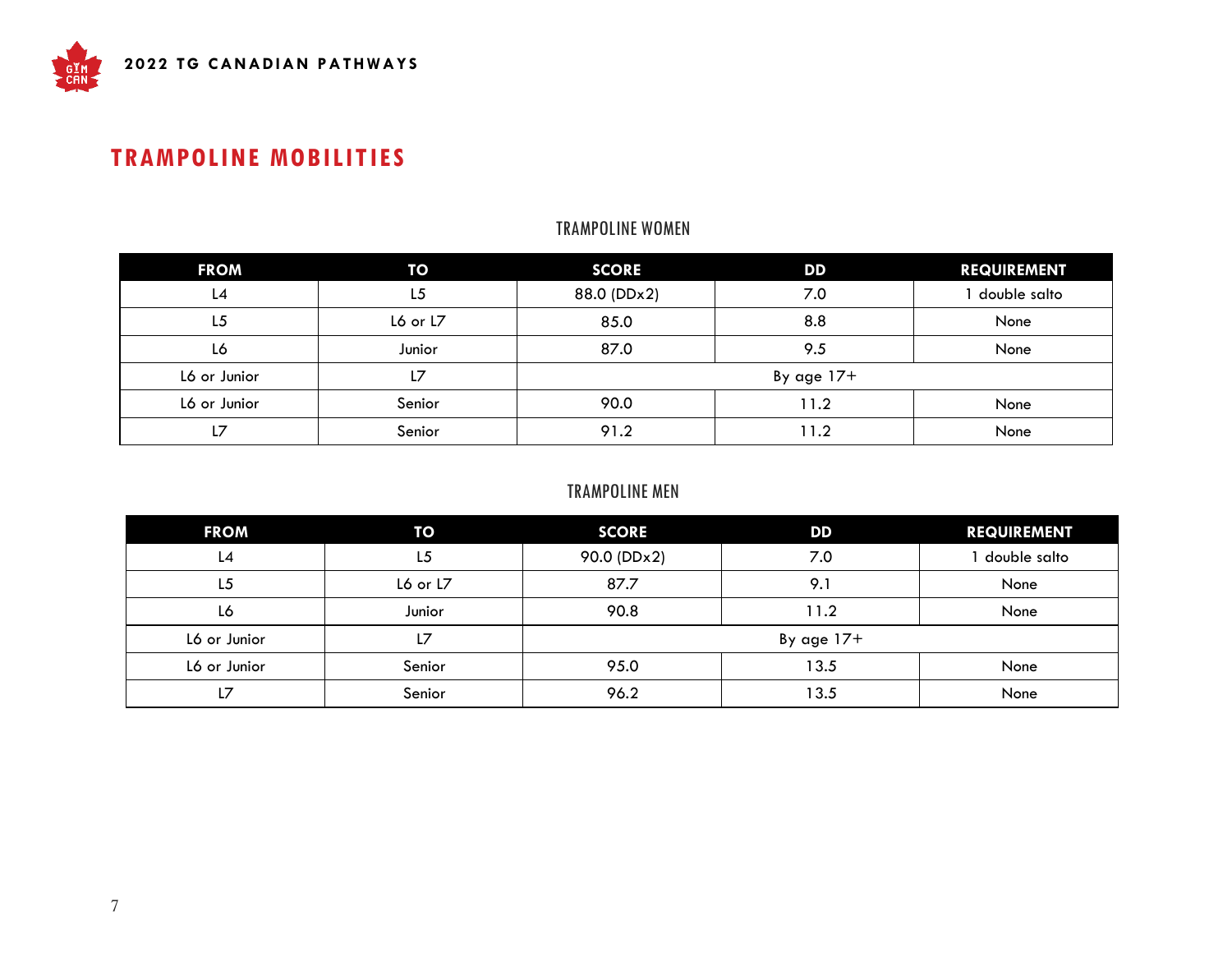# **4.0 SYNCHRONIZED TRAMPOLINE CATEGORIES**

#### 4.1 LEVEL 1 TO 4 REQUIREMENTS (SYNCHRO)

| <b>CATEGORY</b>                                 | <b>LEVEL 1</b>                                                                                                                                                                                                                                                                                                                                                                                                                                                                                                         | LEVEL 2                | <b>LEVEL 3</b> | LEVEL 4    |  |
|-------------------------------------------------|------------------------------------------------------------------------------------------------------------------------------------------------------------------------------------------------------------------------------------------------------------------------------------------------------------------------------------------------------------------------------------------------------------------------------------------------------------------------------------------------------------------------|------------------------|----------------|------------|--|
| <b>Recommended Minimum</b><br>Age               | 8                                                                                                                                                                                                                                                                                                                                                                                                                                                                                                                      | 8                      | 8              | 8          |  |
| <b>Maximum Age</b>                              | None                                                                                                                                                                                                                                                                                                                                                                                                                                                                                                                   | None                   | None           | None       |  |
| <b>Recommended Age Split</b>                    | $12U, 13+$                                                                                                                                                                                                                                                                                                                                                                                                                                                                                                             | $12U, 13+$             | $14U, 15+$     | $14U, 15+$ |  |
| <b>Mobility Requirements</b>                    | None                                                                                                                                                                                                                                                                                                                                                                                                                                                                                                                   | None                   | None           | None       |  |
| <b>Preliminary Round</b><br>(Voluntary Routine) | voluntary routine of 10 elements                                                                                                                                                                                                                                                                                                                                                                                                                                                                                       |                        |                |            |  |
| <b>Final Round</b>                              |                                                                                                                                                                                                                                                                                                                                                                                                                                                                                                                        | • FIG Repetition Rules |                |            |  |
| <b>Minimum DD</b>                               | 1.5                                                                                                                                                                                                                                                                                                                                                                                                                                                                                                                    | 3.6                    | 4.5            | 6.0        |  |
| Maximum DD                                      | 3.6                                                                                                                                                                                                                                                                                                                                                                                                                                                                                                                    | 4.5                    | 6.0            | 7.4        |  |
| <b>Specific Rules</b>                           | • Minimum DD's are expected and should be adhered to. Exceptions allowed for temporary reasons. No penalty will<br>apply if minimum DD is not performed.<br>• In categories Level 1 to 4 a bonus equivalent to the DD performed will be given in voluntary and final routines.<br>SCORING: ALL BONUSES MUST BE INPUTTED INTO THE BONUS FIELD, DD SHOULD ALWAYS BE KEPT AS<br>PERFORMED.<br>.4 Synchro Score and Horizontal Displacement are part of the score calculation in each routine for categories Level 1 to 4. |                        |                |            |  |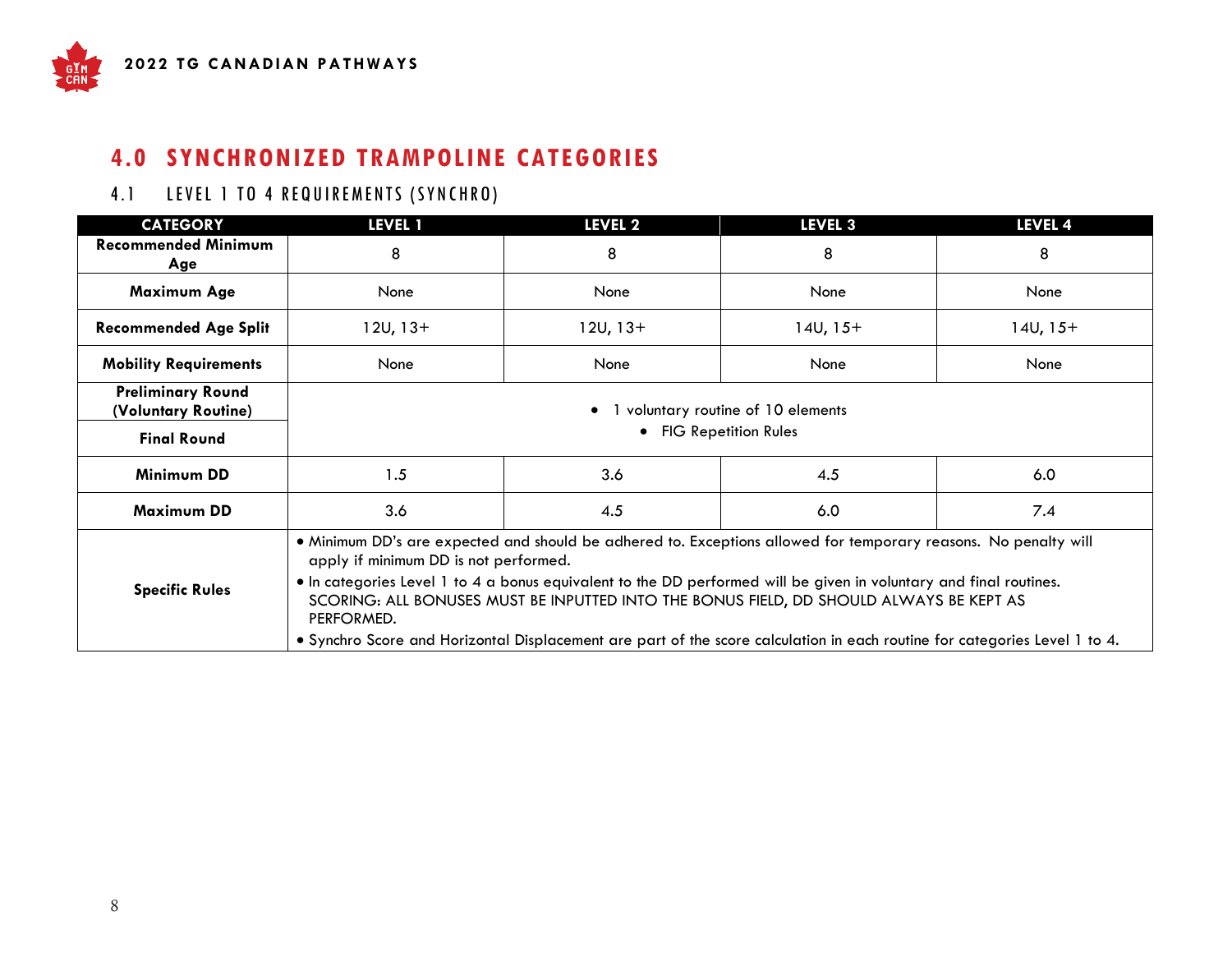

# 4.2 LEVEL 5, 6 & SENIOR REQUIREMENTS (SYNCHRO)

| <b>CATEGORY</b>               |                                 | LEVEL 5                                                                                                                | LEVEL 6                                                                                                                                                                                                                                                                                                                                                                                                                 | <b>SENIOR</b>                                                                                                  |  |  |
|-------------------------------|---------------------------------|------------------------------------------------------------------------------------------------------------------------|-------------------------------------------------------------------------------------------------------------------------------------------------------------------------------------------------------------------------------------------------------------------------------------------------------------------------------------------------------------------------------------------------------------------------|----------------------------------------------------------------------------------------------------------------|--|--|
| Minimum Age                   |                                 | 11                                                                                                                     | Min age 11 (recommended age 13)                                                                                                                                                                                                                                                                                                                                                                                         | 17 (one athlete in the pair)                                                                                   |  |  |
| Maximum Age                   |                                 | None                                                                                                                   | None                                                                                                                                                                                                                                                                                                                                                                                                                    | None                                                                                                           |  |  |
| Age splits at National Events |                                 | None                                                                                                                   | None                                                                                                                                                                                                                                                                                                                                                                                                                    | None                                                                                                           |  |  |
| <b>Mobility Requirements</b>  |                                 | Both athletes must meet Level 5<br>(Novice) mobility requirements<br>in TRI to enter. Open to TRI L5<br>athletes only. | One athlete in the pair must be TRI L6,<br>Junior or Level 7. (open to L5 TRI<br>athletes if paired with a TRI L6, Junior<br>or L7). Senior TRI athletes are<br>ineligible.                                                                                                                                                                                                                                             | One athlete in the pair must be TRI<br>Senior. (open to Junior and L7 if paired<br>with a TRI Senior)          |  |  |
| Preliminary<br>Round          | 1st Voluntary<br><b>Routine</b> | • 1 voluntary routine of 10<br>elements<br>• FIG repetition rules                                                      | • 1 voluntary routine of 10 elements<br>• FIG repetition rules                                                                                                                                                                                                                                                                                                                                                          | • 1 voluntary routine of 10 elements which<br>must contain min of 270° of somersault<br>• FIG repetition rules |  |  |
|                               | 2nd Voluntary<br><b>Routine</b> | None                                                                                                                   | None                                                                                                                                                                                                                                                                                                                                                                                                                    | • 1 voluntary routine of 10 elements which<br>must contain min of 270° of somersault<br>• FIG repetition rules |  |  |
|                               |                                 | 1 voluntary routine of 10 elements<br>$\bullet$                                                                        |                                                                                                                                                                                                                                                                                                                                                                                                                         |                                                                                                                |  |  |
| <b>Final Round</b>            |                                 | FIG repetition rules                                                                                                   |                                                                                                                                                                                                                                                                                                                                                                                                                         |                                                                                                                |  |  |
| <b>Minimum DD</b>             |                                 | 6.5                                                                                                                    | Women: 7.8/ Men: 8.5                                                                                                                                                                                                                                                                                                                                                                                                    | Women: 9.0 / Men 9.7                                                                                           |  |  |
| Maximum DD                    |                                 | Women: 9.4 / Men 10.2                                                                                                  | Women: 10.9/ Men: 13.1                                                                                                                                                                                                                                                                                                                                                                                                  | None                                                                                                           |  |  |
| <b>Specific Rules</b>         |                                 | $\bullet$<br>$\bullet$<br>requirement applied by the difficulty judges.<br>$\bullet$<br>and Senior categories.         | If minimum DD is not performed a penalty of 0.1 per 0.1 under minimum DD will be deducted from the<br>voluntary routine score. This deduction will be applied by the DD judges.<br>In all categories the penalty for not completing any required element(s) or required 270° of rotation is 2.0 per<br>Synchro Score and Horizontal Displacement are part of the score calculation in each routine for Level 5, Level 6 |                                                                                                                |  |  |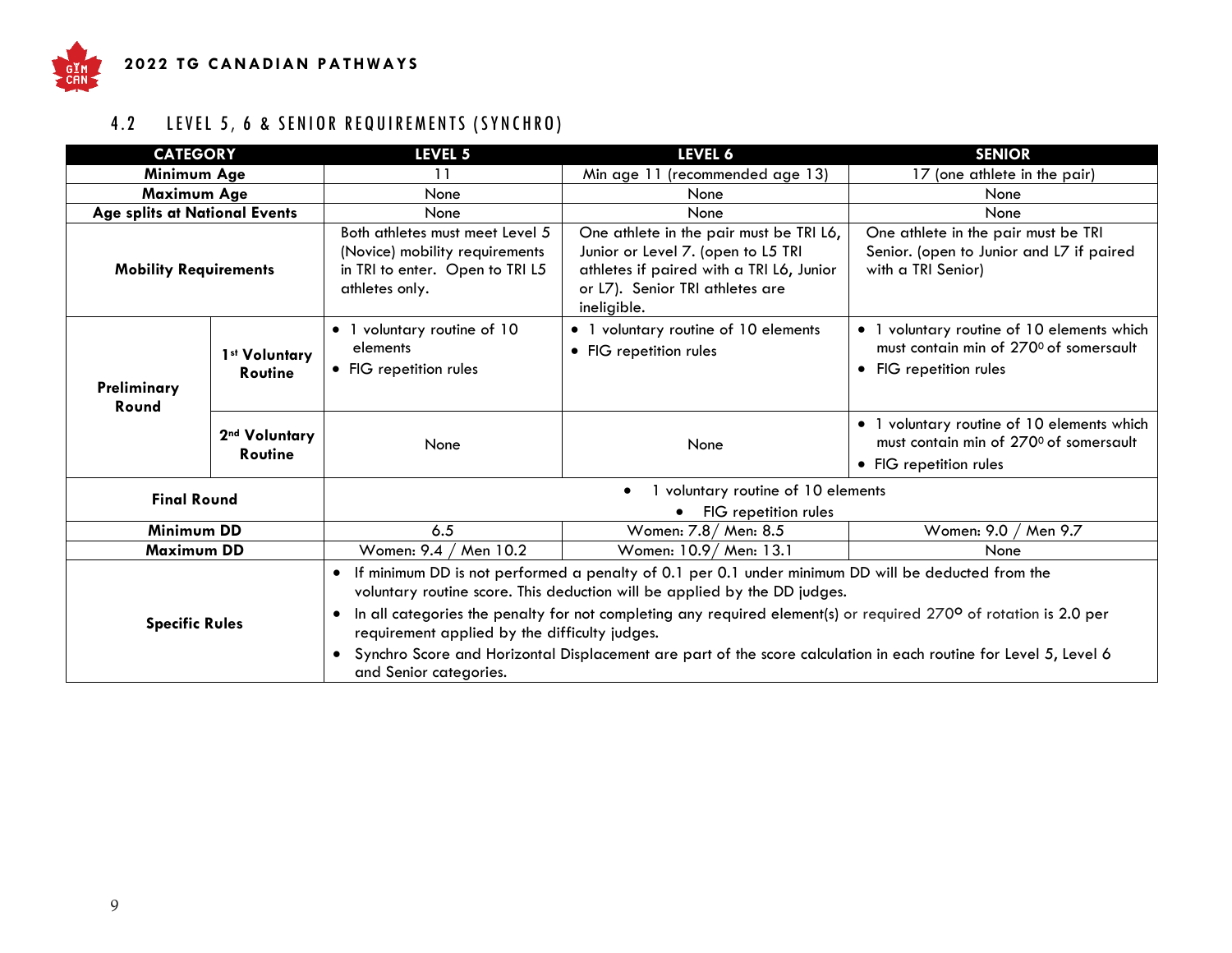

# **5.0 TUMBLING CATEGORIES**

#### 5.1 LEVEL 1 & 2 REQUIREMENTS (TUMBLING)

<span id="page-10-0"></span>

| <b>CATEGORY</b>              | <b>LEVEL 1</b>                                                                                                                                                                                                                                                                                                                                                                                                                                                                                                                                                                                                                                                                                                                                                                                                                                                                                                                                                                                                                                                                               | LEVEL <sub>2</sub>                    |  |
|------------------------------|----------------------------------------------------------------------------------------------------------------------------------------------------------------------------------------------------------------------------------------------------------------------------------------------------------------------------------------------------------------------------------------------------------------------------------------------------------------------------------------------------------------------------------------------------------------------------------------------------------------------------------------------------------------------------------------------------------------------------------------------------------------------------------------------------------------------------------------------------------------------------------------------------------------------------------------------------------------------------------------------------------------------------------------------------------------------------------------------|---------------------------------------|--|
| Minimum Age                  | 8                                                                                                                                                                                                                                                                                                                                                                                                                                                                                                                                                                                                                                                                                                                                                                                                                                                                                                                                                                                                                                                                                            | 8                                     |  |
| Maximum Age                  | None                                                                                                                                                                                                                                                                                                                                                                                                                                                                                                                                                                                                                                                                                                                                                                                                                                                                                                                                                                                                                                                                                         | None                                  |  |
| <b>Recommended Age Split</b> | $12U, 13+$                                                                                                                                                                                                                                                                                                                                                                                                                                                                                                                                                                                                                                                                                                                                                                                                                                                                                                                                                                                                                                                                                   | $12U, 13+$                            |  |
| <b>Mobility Requirements</b> | None                                                                                                                                                                                                                                                                                                                                                                                                                                                                                                                                                                                                                                                                                                                                                                                                                                                                                                                                                                                                                                                                                         | None                                  |  |
|                              | Round off                                                                                                                                                                                                                                                                                                                                                                                                                                                                                                                                                                                                                                                                                                                                                                                                                                                                                                                                                                                                                                                                                    | Round off                             |  |
|                              | f<br>Backspring                                                                                                                                                                                                                                                                                                                                                                                                                                                                                                                                                                                                                                                                                                                                                                                                                                                                                                                                                                                                                                                                              | Λ<br>Whip                             |  |
| <b>Preliminary Round</b>     | Backspring                                                                                                                                                                                                                                                                                                                                                                                                                                                                                                                                                                                                                                                                                                                                                                                                                                                                                                                                                                                                                                                                                   | f<br>Backspring                       |  |
| (Compulsory Pass)            | Backspring                                                                                                                                                                                                                                                                                                                                                                                                                                                                                                                                                                                                                                                                                                                                                                                                                                                                                                                                                                                                                                                                                   | Backspring                            |  |
|                              | f<br>Backspring                                                                                                                                                                                                                                                                                                                                                                                                                                                                                                                                                                                                                                                                                                                                                                                                                                                                                                                                                                                                                                                                              | <b>Back Tuck</b><br>$-$ 0             |  |
|                              | *Followed by a straight jump as a requirement                                                                                                                                                                                                                                                                                                                                                                                                                                                                                                                                                                                                                                                                                                                                                                                                                                                                                                                                                                                                                                                |                                       |  |
| <b>Preliminary Round</b>     | 1 voluntary pass of 5 elements                                                                                                                                                                                                                                                                                                                                                                                                                                                                                                                                                                                                                                                                                                                                                                                                                                                                                                                                                                                                                                                               | 1 voluntary pass of 5 elements        |  |
| (Voluntary Pass)             | · FIG repetition rules                                                                                                                                                                                                                                                                                                                                                                                                                                                                                                                                                                                                                                                                                                                                                                                                                                                                                                                                                                                                                                                                       | · FIG repetition rules                |  |
|                              | . No salto required ***                                                                                                                                                                                                                                                                                                                                                                                                                                                                                                                                                                                                                                                                                                                                                                                                                                                                                                                                                                                                                                                                      | • Minimum 1 salto                     |  |
|                              | • Maximum 1 salto                                                                                                                                                                                                                                                                                                                                                                                                                                                                                                                                                                                                                                                                                                                                                                                                                                                                                                                                                                                                                                                                            | • Maximum 2 saltos                    |  |
| <b>Final Round</b>           | • No element with twist                                                                                                                                                                                                                                                                                                                                                                                                                                                                                                                                                                                                                                                                                                                                                                                                                                                                                                                                                                                                                                                                      | • Maximum element of 0.9              |  |
|                              |                                                                                                                                                                                                                                                                                                                                                                                                                                                                                                                                                                                                                                                                                                                                                                                                                                                                                                                                                                                                                                                                                              | Bonus of 0.3 for competing the max DD |  |
| <b>Minimum DD</b>            | 0.5                                                                                                                                                                                                                                                                                                                                                                                                                                                                                                                                                                                                                                                                                                                                                                                                                                                                                                                                                                                                                                                                                          | 1.0                                   |  |
| <b>Maximum DD</b>            | 1.0                                                                                                                                                                                                                                                                                                                                                                                                                                                                                                                                                                                                                                                                                                                                                                                                                                                                                                                                                                                                                                                                                          | 1.4                                   |  |
| <b>Specific Rules</b>        | ** In the voluntary or final pass, whips can be placed anywhere with the exception of the last element.<br>*** In Level 1, if the voluntary pass doesn't end with a salto, it must be followed by a straight jump as this is a required element. A<br>one-foot landing will only receive a 0.3 deduction, which will be the maximum for steps instability. All other levels MUST end in a<br>salto.<br>The compulsory pass will be considered interrupted if not performed using the sequence written above.<br>$\bullet$<br>Minimum DD's are expected and should be adhered to. No penalty will apply if minimum DD is not performed.<br>In all categories the penalty for not completing any required element(s) is 2.0 per requirement applied by the difficulty judges.<br>SCORING: ALL BONUSES MUST BE INPUTTED INTO THE BONUS FIELD, DD SHOULD ALWAYS BE KEPT AS PERFORMED.<br>$\bullet$<br>There will be a 2.0 penalty applied by the DD Judge for performing a restricted element; however, the athlete will still<br>get the DD for the element up to the maximum for the category. |                                       |  |
|                              | No deduction will be applied for landing on the track in L1 and L2 (Section 17.3 in the Code of Points will not be applied)                                                                                                                                                                                                                                                                                                                                                                                                                                                                                                                                                                                                                                                                                                                                                                                                                                                                                                                                                                  |                                       |  |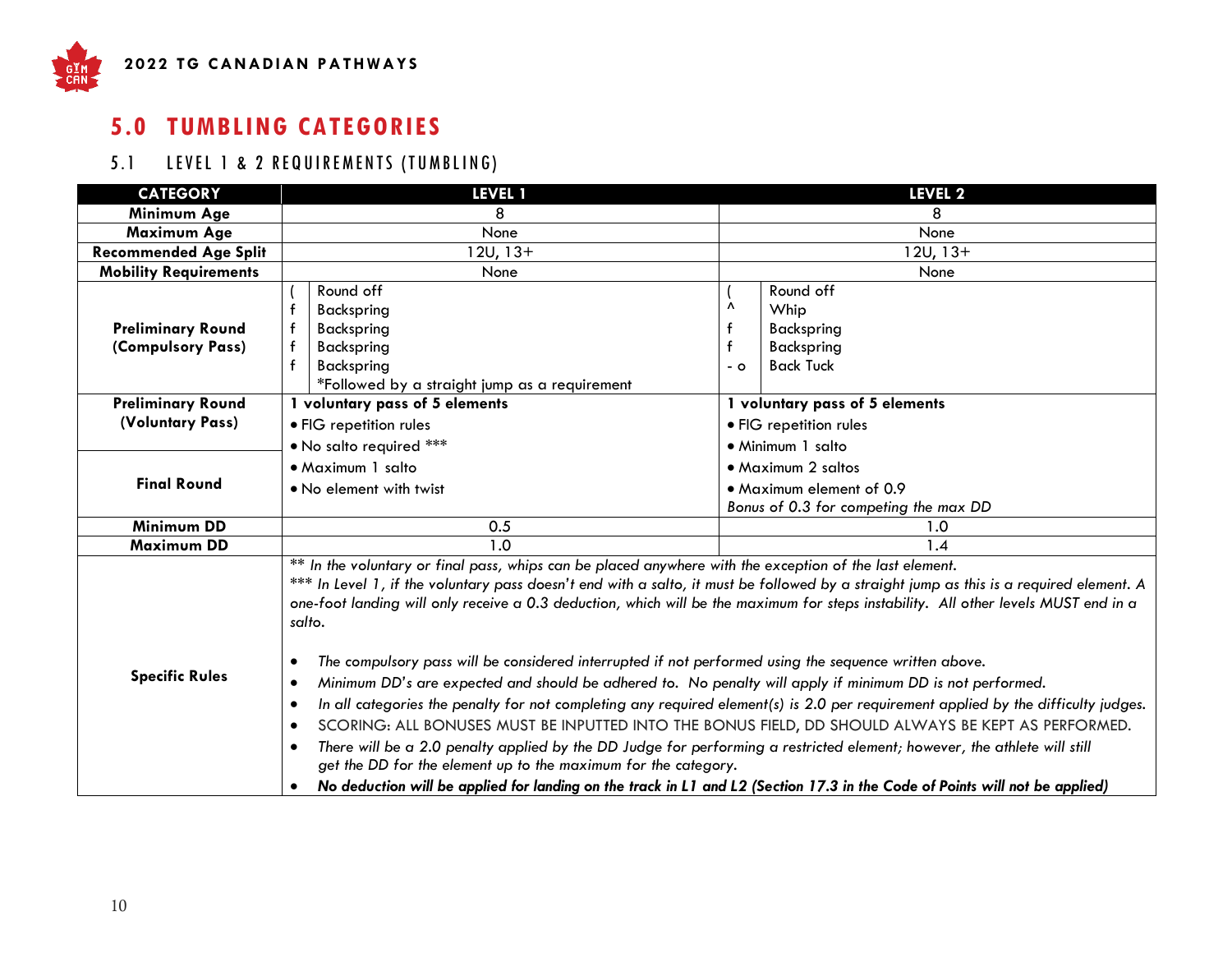

# 5.2 LEVEL 3 & 4 REQUIREMENTS (TUMBLING)

| <b>CATEGORY</b>                               | LEVEL <sub>3</sub>                                                                                                                                                                                                                                                                                                                                                                                                                                                                                                                                                                                                                                                                                                                                                                                                                                                                                                                                                                                                                                                                                               | LEVEL 4                                                                                                                                   |  |
|-----------------------------------------------|------------------------------------------------------------------------------------------------------------------------------------------------------------------------------------------------------------------------------------------------------------------------------------------------------------------------------------------------------------------------------------------------------------------------------------------------------------------------------------------------------------------------------------------------------------------------------------------------------------------------------------------------------------------------------------------------------------------------------------------------------------------------------------------------------------------------------------------------------------------------------------------------------------------------------------------------------------------------------------------------------------------------------------------------------------------------------------------------------------------|-------------------------------------------------------------------------------------------------------------------------------------------|--|
| Minimum Age                                   | 8                                                                                                                                                                                                                                                                                                                                                                                                                                                                                                                                                                                                                                                                                                                                                                                                                                                                                                                                                                                                                                                                                                                | 8                                                                                                                                         |  |
| Maximum Age                                   | None                                                                                                                                                                                                                                                                                                                                                                                                                                                                                                                                                                                                                                                                                                                                                                                                                                                                                                                                                                                                                                                                                                             | None                                                                                                                                      |  |
| <b>Recommended Age Split</b>                  | $14U, 15+$                                                                                                                                                                                                                                                                                                                                                                                                                                                                                                                                                                                                                                                                                                                                                                                                                                                                                                                                                                                                                                                                                                       | $14U, 15+$                                                                                                                                |  |
| <b>Mobility Requirements</b>                  | None                                                                                                                                                                                                                                                                                                                                                                                                                                                                                                                                                                                                                                                                                                                                                                                                                                                                                                                                                                                                                                                                                                             | None                                                                                                                                      |  |
| <b>Preliminary Round</b><br>(Compulsory Pass) | Round off<br>Λ<br>Whip<br>$\boldsymbol{\wedge}$<br>Whip<br>f<br>Spring<br>Spring<br>f<br>Spring<br>$\mathbf f$<br>Spring<br><b>Back Tuck</b><br>$-0$                                                                                                                                                                                                                                                                                                                                                                                                                                                                                                                                                                                                                                                                                                                                                                                                                                                                                                                                                             | Round off<br>Λ<br>Whip<br>$\boldsymbol{\wedge}$<br>Whip<br>Λ<br>Whip<br>f<br>Spring<br>f<br>Spring<br>f<br>Spring<br><b>Back Straight</b> |  |
|                                               | 1 voluntary pass of 8 elements                                                                                                                                                                                                                                                                                                                                                                                                                                                                                                                                                                                                                                                                                                                                                                                                                                                                                                                                                                                                                                                                                   | 1 voluntary pass of 8 elements                                                                                                            |  |
| <b>Preliminary Round &amp; Final</b>          | • FIG repetition rules                                                                                                                                                                                                                                                                                                                                                                                                                                                                                                                                                                                                                                                                                                                                                                                                                                                                                                                                                                                                                                                                                           | • FIG repetition rules                                                                                                                    |  |
| Round                                         | • Minimum 3 saltos                                                                                                                                                                                                                                                                                                                                                                                                                                                                                                                                                                                                                                                                                                                                                                                                                                                                                                                                                                                                                                                                                               | · Minimum 4 salto                                                                                                                         |  |
| (Voluntary Pass 1)                            | • Maximum 5 saltos                                                                                                                                                                                                                                                                                                                                                                                                                                                                                                                                                                                                                                                                                                                                                                                                                                                                                                                                                                                                                                                                                               | • Maximum element of 2.0                                                                                                                  |  |
|                                               | • Maximum element 0.9                                                                                                                                                                                                                                                                                                                                                                                                                                                                                                                                                                                                                                                                                                                                                                                                                                                                                                                                                                                                                                                                                            | Bonus of 0.3 for competing the max DD                                                                                                     |  |
|                                               | Bonus of 0.3 for competing the max DD                                                                                                                                                                                                                                                                                                                                                                                                                                                                                                                                                                                                                                                                                                                                                                                                                                                                                                                                                                                                                                                                            |                                                                                                                                           |  |
| <b>Minimum DD</b>                             | 1.5                                                                                                                                                                                                                                                                                                                                                                                                                                                                                                                                                                                                                                                                                                                                                                                                                                                                                                                                                                                                                                                                                                              | 1.7                                                                                                                                       |  |
| <b>Maximum DD</b>                             | 2.0                                                                                                                                                                                                                                                                                                                                                                                                                                                                                                                                                                                                                                                                                                                                                                                                                                                                                                                                                                                                                                                                                                              | 2.5                                                                                                                                       |  |
|                                               | 1 voluntary pass of 3 elements                                                                                                                                                                                                                                                                                                                                                                                                                                                                                                                                                                                                                                                                                                                                                                                                                                                                                                                                                                                                                                                                                   | 1 voluntary pass of 3 elements                                                                                                            |  |
| <b>Preliminary Round &amp; Final</b><br>Round | • FIG repetition rules DO NOT apply                                                                                                                                                                                                                                                                                                                                                                                                                                                                                                                                                                                                                                                                                                                                                                                                                                                                                                                                                                                                                                                                              | · FIG repetition rules                                                                                                                    |  |
| (Voluntary pass 2)                            | · Minimum 1 salto                                                                                                                                                                                                                                                                                                                                                                                                                                                                                                                                                                                                                                                                                                                                                                                                                                                                                                                                                                                                                                                                                                | · Minimum 1 salto                                                                                                                         |  |
|                                               | • Maximum element of 1.3                                                                                                                                                                                                                                                                                                                                                                                                                                                                                                                                                                                                                                                                                                                                                                                                                                                                                                                                                                                                                                                                                         | • Maximum element 2.2                                                                                                                     |  |
|                                               |                                                                                                                                                                                                                                                                                                                                                                                                                                                                                                                                                                                                                                                                                                                                                                                                                                                                                                                                                                                                                                                                                                                  | Bonus of 1.0 for a double salto                                                                                                           |  |
| <b>Minimum DD</b>                             | 1.1                                                                                                                                                                                                                                                                                                                                                                                                                                                                                                                                                                                                                                                                                                                                                                                                                                                                                                                                                                                                                                                                                                              | 1.3                                                                                                                                       |  |
| <b>Maximum DD</b>                             | $\overline{1.5}$                                                                                                                                                                                                                                                                                                                                                                                                                                                                                                                                                                                                                                                                                                                                                                                                                                                                                                                                                                                                                                                                                                 | $\overline{2.4}$                                                                                                                          |  |
| <b>Specific Rules</b>                         | For L3 & L4, the expectation is to have athletes compete the compulsory pass as well as both voluntary passes once<br>at all Provincial Cups. At all Championships, the expectation is to compete a 2 pass preliminary (compulsory $+$<br>voluntary 1) and a 2 pass Final (Voluntary 1 & 2).<br>The compulsory pass will be considered interrupted if not performed using the sequence written above.<br>$\bullet$<br>Minimum DD's are expected and should be adhered to. No penalty will apply if minimum DD is not performed.<br>$\bullet$<br>In all categories the penalty for not completing any required element(s) is 2.0 per requirement applied by the difficulty judges.<br>$\bullet$<br>Max DD bonus is applied to all passes valued at or above the max DD<br>$\bullet$<br>SCORING: ALL BONUSES MUST BE INPUTTED INTO THE BONUS FIELD, DD SHOULD ALWAYS BE KEPT AS PERFORMED.<br>$\bullet$<br>There will be a 2.0 penalty applied by the DD Judge for performing a restricted element; however, the athlete will still get the DD<br>$\bullet$<br>for the element up to the maximum for the category. |                                                                                                                                           |  |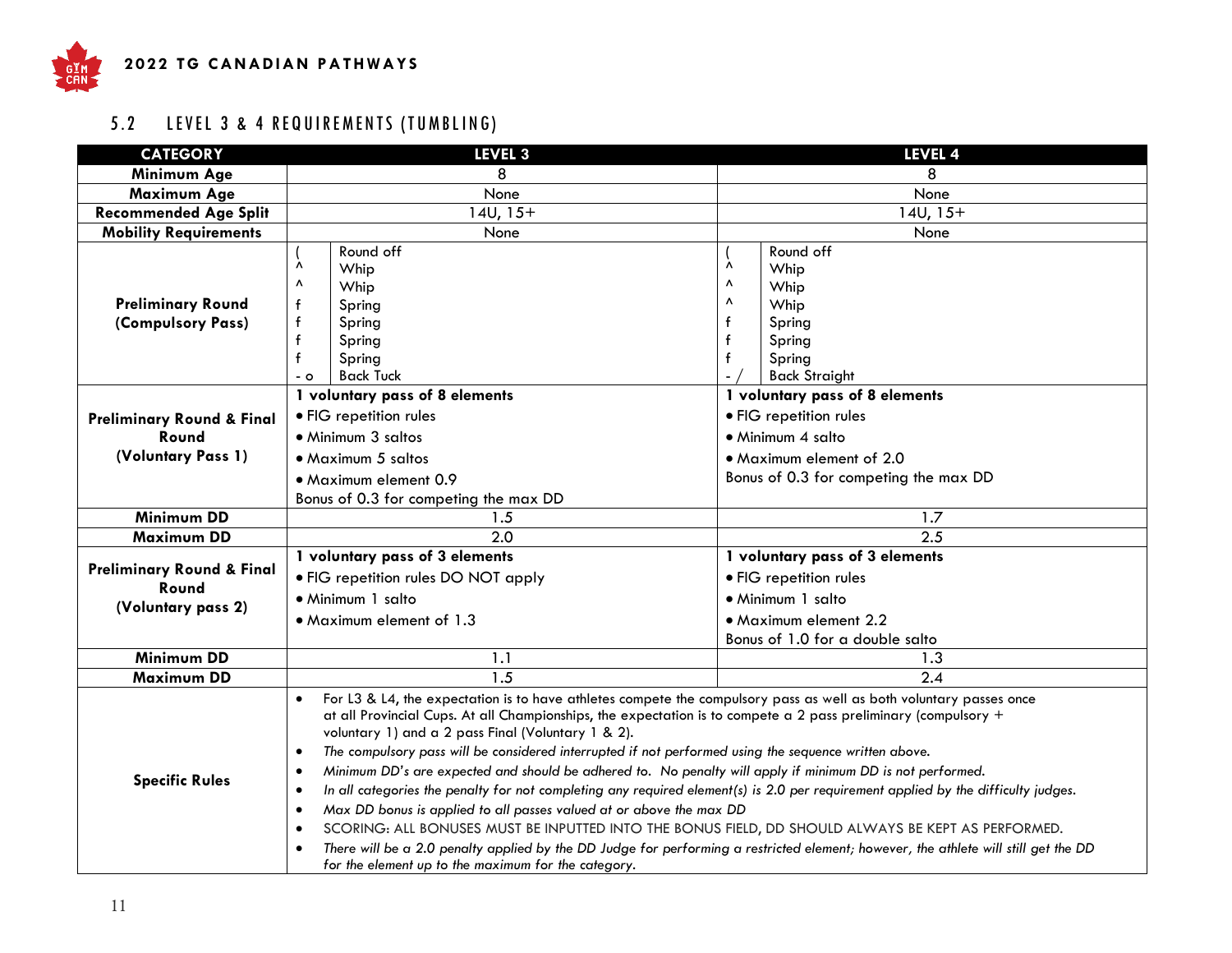

# 5.2 LEVEL 5 REQUIREMENTS (TUMBLING)

| <b>CATEGORY</b>                                   | <b>LEVEL 5 (NOVICE)</b>                                                                                             |                                                                                                                           |  |  |  |
|---------------------------------------------------|---------------------------------------------------------------------------------------------------------------------|---------------------------------------------------------------------------------------------------------------------------|--|--|--|
| Minimum Age                                       |                                                                                                                     | 11                                                                                                                        |  |  |  |
| Maximum Age                                       | None                                                                                                                |                                                                                                                           |  |  |  |
| <b>Age Splits at National</b>                     |                                                                                                                     | $14U, 15-16, 17+$                                                                                                         |  |  |  |
| <b>Events</b>                                     |                                                                                                                     |                                                                                                                           |  |  |  |
| <b>Mobility Requirements</b>                      | Must meet Level 5 (Novice) mobility requirements in Level 4 to enter                                                |                                                                                                                           |  |  |  |
|                                                   | 1st Voluntary Pass                                                                                                  | 2nd Voluntary Pass                                                                                                        |  |  |  |
|                                                   | • 1 voluntary pass of 8 elements                                                                                    | • 1 voluntary pass of 8 elements                                                                                          |  |  |  |
|                                                   | • FIG repetition rules                                                                                              | • FIG repetition rules                                                                                                    |  |  |  |
| <b>Preliminary Round (2)</b>                      | <b>REQUIRED ELEMENTS:</b>                                                                                           | <b>REQUIRED ELEMENTS:</b>                                                                                                 |  |  |  |
| <b>Voluntary Passes)</b>                          | Minimum of 1 element of 0.9 or higher                                                                               | • Minimum of 1 element with at least 360° of twist                                                                        |  |  |  |
|                                                   | • 1 element of 1.1 or higher in one preliminary pass (both                                                          | • 1 element of 1.1 or higher in one preliminary pass (both                                                                |  |  |  |
|                                                   | requirements can be combined in 1 element)                                                                          | requirements can be combined in 1 element)                                                                                |  |  |  |
|                                                   | Minimum DD: 2.1 / Maximum DD: Women 3.4 Men 3.9                                                                     | Minimum DD: 2.1<br>Maximum DD: Women 3.4 Men                                                                              |  |  |  |
|                                                   |                                                                                                                     | 3.9                                                                                                                       |  |  |  |
|                                                   | 1st Voluntary Pass                                                                                                  | 2nd Voluntary Pass                                                                                                        |  |  |  |
|                                                   | • 1 voluntary pass of 8 elements                                                                                    | <b>REQUIRED ELEMENT:</b>                                                                                                  |  |  |  |
|                                                   | FIG repetition rules                                                                                                | • Minimum of 1 element of 1.1 or higher                                                                                   |  |  |  |
|                                                   | <b>REQUIRED ELEMENT:</b>                                                                                            | <b>Provincial Cups &amp; Championships</b>                                                                                |  |  |  |
| <b>Final Round</b>                                | • Minimum of 1 element of 0.9 or higher                                                                             | • 1 voluntary pass of 3 elements                                                                                          |  |  |  |
| (2 Voluntary passes)                              | Minimum DD: 2.1                                                                                                     | • FIG repetition rules                                                                                                    |  |  |  |
| Finals must be held at all<br>Provincial Cups and | Maximum DD: Women 3.4 Men 3.9                                                                                       | Minimum DD: 1.5                                                                                                           |  |  |  |
| Championships                                     |                                                                                                                     | Maximum DD: Women 2.6 Men 2.6                                                                                             |  |  |  |
|                                                   |                                                                                                                     | <b>Domestic National Events:</b>                                                                                          |  |  |  |
|                                                   |                                                                                                                     | • 1 voluntary pass of 8 elements                                                                                          |  |  |  |
|                                                   |                                                                                                                     | • FIG repetition rules                                                                                                    |  |  |  |
|                                                   |                                                                                                                     | Minimum DD: 2.1                                                                                                           |  |  |  |
|                                                   |                                                                                                                     | Maximum DD: Women 3.4 Men 3.9                                                                                             |  |  |  |
| <b>Bonus</b>                                      | 1.0 for double salto (Bonus applies to all 4 passes)                                                                |                                                                                                                           |  |  |  |
|                                                   | • If minimum DD is not performed a penalty of 0.1 per 0.1 under minimum DD will be deducted from the routine score. |                                                                                                                           |  |  |  |
|                                                   | This deduction will be applied by the DD judges.                                                                    |                                                                                                                           |  |  |  |
| <b>Specific Rules</b>                             | $\bullet$                                                                                                           | SCORING: ALL BONUSES MUST BE INPUTTED INTO THE BONUS FIELD, DD SHOULD ALWAYS BE KEPT AS PERFORMED.                        |  |  |  |
|                                                   | $\bullet$                                                                                                           | In all categories the penalty for not completing any required element(s) is 2.0 per requirement applied by the difficulty |  |  |  |
|                                                   | judges.                                                                                                             |                                                                                                                           |  |  |  |
|                                                   | Domestic National Events - Final Round will consist of 2 Voluntary Passes of 8 elements                             |                                                                                                                           |  |  |  |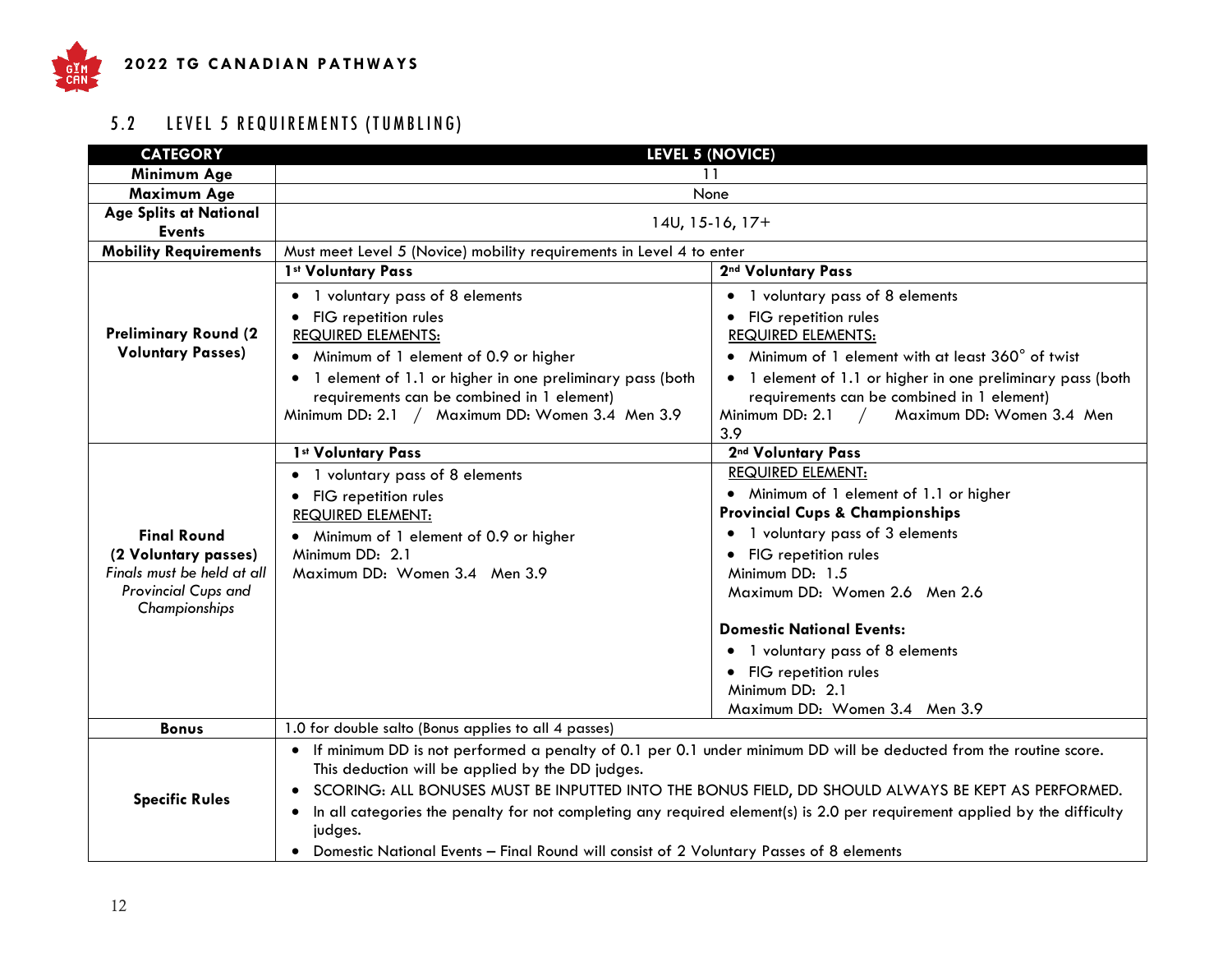#### 5.3 LEVEL 6 REQUIREMENTS (TUMBLING)

| <b>CATEGORY</b>                      | LEVEL 6 (ESPOIR)                                                                                                                                                                       |                                                                               |  |  |
|--------------------------------------|----------------------------------------------------------------------------------------------------------------------------------------------------------------------------------------|-------------------------------------------------------------------------------|--|--|
| Minimum Age                          | 11                                                                                                                                                                                     |                                                                               |  |  |
| <b>Maximum Age</b>                   |                                                                                                                                                                                        | 16                                                                            |  |  |
| <b>Age Splits at National Events</b> |                                                                                                                                                                                        | 14U, 15-16                                                                    |  |  |
| <b>Mobility Requirements</b>         |                                                                                                                                                                                        | Must meet Level 6 (Espoir) mobility requirements in Level 5 (Novice) to enter |  |  |
|                                      | 1st Voluntary Pass                                                                                                                                                                     | 2nd Voluntary Pass                                                            |  |  |
|                                      | voluntary pass of 8 elements<br>$\bullet$                                                                                                                                              | voluntary pass of 8 elements<br>$\bullet$                                     |  |  |
| <b>Preliminary Round</b>             | FIG repetition rules                                                                                                                                                                   | FIG repetition rules                                                          |  |  |
|                                      | <b>REQUIRED ELEMENT:</b>                                                                                                                                                               | <b>REQUIRED ELEMENT:</b>                                                      |  |  |
|                                      | Minimum of 1 element with at least 360° of twist in<br>$\bullet$                                                                                                                       | • Minimum of 1 element with at least 360° of twist in                         |  |  |
|                                      | one preliminary pass                                                                                                                                                                   | one preliminary pass                                                          |  |  |
| <b>Final Round</b>                   | 1st Voluntary Pass                                                                                                                                                                     | 2nd Voluntary Pass                                                            |  |  |
| Finals must be held at all           | 1 voluntary passes of 8 elements                                                                                                                                                       | 1 voluntary passes of 8 elements                                              |  |  |
| Provincial Cups and                  | FIG repetition rules<br>$\bullet$                                                                                                                                                      | FIG repetition rules                                                          |  |  |
| Championships                        |                                                                                                                                                                                        |                                                                               |  |  |
| <b>Minimum DD</b>                    |                                                                                                                                                                                        | Women: 3.0/Men: 3.2                                                           |  |  |
| <b>Maximum DD</b>                    |                                                                                                                                                                                        | Women: 4.5/Men: 5.5                                                           |  |  |
| <b>Bonus</b>                         | 0.3 for barani, full twist and double salto – in transition (not applied to the $8^{th}$ element of the pass)                                                                          |                                                                               |  |  |
|                                      | Maximum of 0.6 per pass                                                                                                                                                                |                                                                               |  |  |
|                                      | • FIG Bonus for DD is applied to the DD                                                                                                                                                |                                                                               |  |  |
|                                      | If minimum DD is not performed a penalty of 0.1 per 0.1 under minimum DD will be deducted from the                                                                                     |                                                                               |  |  |
|                                      | routine score. This deduction will be applied by the DD judges.                                                                                                                        |                                                                               |  |  |
|                                      | All bonuses are only applied to skills in transition (bonus is not applied to the 8 <sup>th</sup> element of the pass).                                                                |                                                                               |  |  |
| <b>Specific Rules</b>                | Elements must receive credit for DD to be eligible for bonus                                                                                                                           |                                                                               |  |  |
|                                      |                                                                                                                                                                                        |                                                                               |  |  |
|                                      | • SCORING: ALL BONUSES MUST BE INPUTTED INTO THE BONUS FIELD, DD SHOULD ALWAYS BE KEPT AS<br>PERFORMED. (except for the FIG Bonus for DD for women that is applied to the difficulty). |                                                                               |  |  |
|                                      | In all categories the penalty for not completing any required element(s) is 2.0 per requirement applied                                                                                |                                                                               |  |  |
|                                      | by the difficulty judges.                                                                                                                                                              |                                                                               |  |  |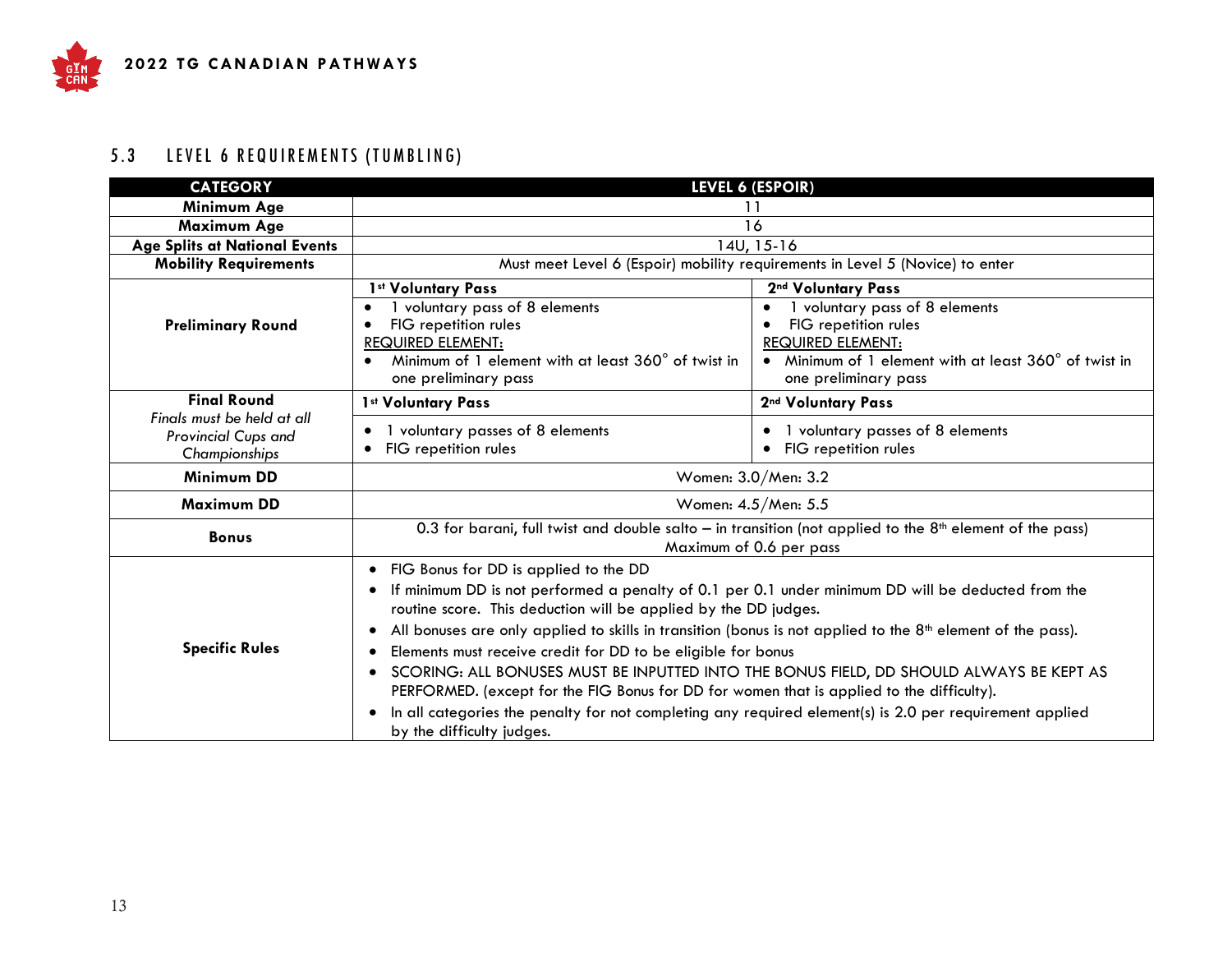

# 5.4 JUNIOR REQUIREMENTS (TUMBLING)

<span id="page-14-0"></span>

|                               | <b>CATEGORY</b>         |                             | <b>JUNIOR</b>                                                                                                                                                                                                                                                                                                                                                                                                                                                                                                                                                                                                                                                                                                                                         |
|-------------------------------|-------------------------|-----------------------------|-------------------------------------------------------------------------------------------------------------------------------------------------------------------------------------------------------------------------------------------------------------------------------------------------------------------------------------------------------------------------------------------------------------------------------------------------------------------------------------------------------------------------------------------------------------------------------------------------------------------------------------------------------------------------------------------------------------------------------------------------------|
|                               |                         | Minimum Age                 | 13                                                                                                                                                                                                                                                                                                                                                                                                                                                                                                                                                                                                                                                                                                                                                    |
| Maximum Age                   |                         |                             | 16                                                                                                                                                                                                                                                                                                                                                                                                                                                                                                                                                                                                                                                                                                                                                    |
| <b>Mobility Requirements</b>  |                         |                             | Must meet Junior mobility requirements in Level 6 (Espoir) to enter                                                                                                                                                                                                                                                                                                                                                                                                                                                                                                                                                                                                                                                                                   |
|                               |                         | <b>Requirements</b>         | • 1 voluntary pass of 8 elements<br>• FIG repetition rules                                                                                                                                                                                                                                                                                                                                                                                                                                                                                                                                                                                                                                                                                            |
|                               | 1 <sub>st</sub><br>Pass | Required<br><b>Elements</b> | 1 element of 2.0 or higher                                                                                                                                                                                                                                                                                                                                                                                                                                                                                                                                                                                                                                                                                                                            |
| Preliminary                   |                         | Min DD / Max<br><b>DD</b>   | Women: 3.4 / None<br>Men: 4.1 /<br>None                                                                                                                                                                                                                                                                                                                                                                                                                                                                                                                                                                                                                                                                                                               |
| Round<br>$(2 \text{ passes})$ |                         | <b>Requirements</b>         | • 1 voluntary pass of 8 elements<br>• FIG repetition rules                                                                                                                                                                                                                                                                                                                                                                                                                                                                                                                                                                                                                                                                                            |
|                               | 2 <sub>nd</sub><br>Pass | Required<br><b>Elements</b> | • 1 element with at least 360° of twist                                                                                                                                                                                                                                                                                                                                                                                                                                                                                                                                                                                                                                                                                                               |
|                               |                         | Min DD / Max<br><b>DD</b>   | Women: 3.4 / None<br>Men: $4.3 /$ None                                                                                                                                                                                                                                                                                                                                                                                                                                                                                                                                                                                                                                                                                                                |
|                               | <b>Requirements</b>     |                             | • 2 voluntary pass of 8 elements<br>• FIG repetition rules                                                                                                                                                                                                                                                                                                                                                                                                                                                                                                                                                                                                                                                                                            |
| <b>Final Round</b>            |                         | <b>Required Element</b>     | No Required Element                                                                                                                                                                                                                                                                                                                                                                                                                                                                                                                                                                                                                                                                                                                                   |
|                               |                         | Min DD / Max DD             | Women: $3.4 /$ None<br>Men: $4.1 /$ None                                                                                                                                                                                                                                                                                                                                                                                                                                                                                                                                                                                                                                                                                                              |
|                               | <b>Bonus</b>            |                             | • 0.3 for barani, full twist and double salto – in transition (not applied to the 8 <sup>th</sup> element of the pass)<br>• Maximum of 0.6 per pass                                                                                                                                                                                                                                                                                                                                                                                                                                                                                                                                                                                                   |
| <b>Specific Rules</b>         |                         |                             | . FIG Bonus for DD is applied to the DD<br>. If minimum DD is not performed a penalty of 0.1 per 0.1 under minimum DD will be deducted from the<br>routine score. This deduction will be applied by the DD judges.<br>• All bonuses are only applied to skills in transition (bonus is not applied to the 8 <sup>th</sup> element of the pass).<br>· Elements must receive credit for DD to be eligible for bonus<br>· SCORING: ALL BONUSES MUST BE INPUTTED INTO THE BONUS FIELD, DD SHOULD ALWAYS BE KEPT<br>AS PERFORMED. (except for the FIG Bonus for DD for women that is applied to the difficulty).<br>• In all categories the penalty for not completing any required element(s) is 2.0 per requirement applied<br>by the difficulty judges. |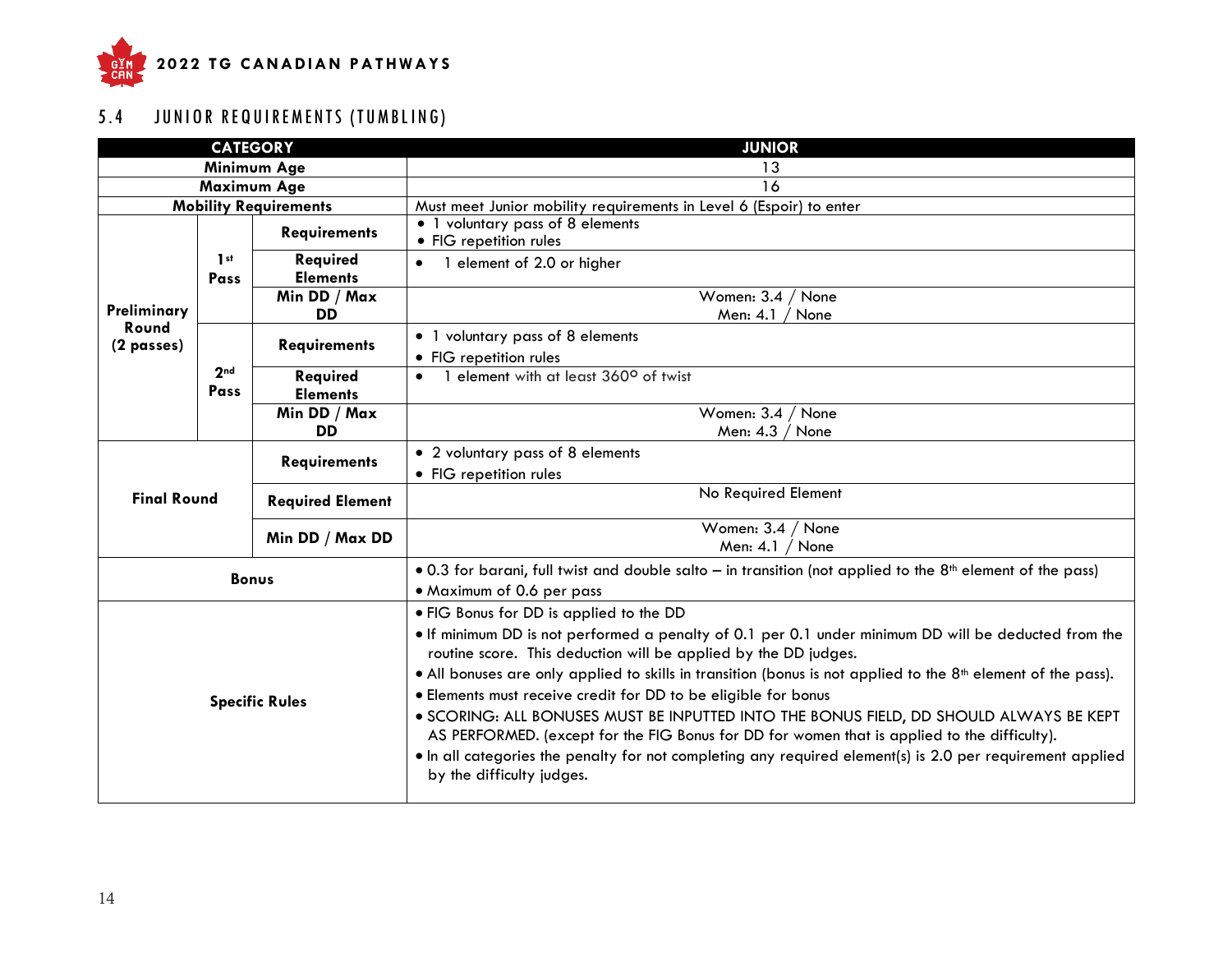

#### **202 2 T G C A N A D I A N P A T H W A Y S**

# 5.5 LEVEL 7 & SENIOR REQUIREMENTS (TUMBLING)

| <b>CATEGORY</b><br><b>LEVEL 7 (OPEN)</b><br><b>SENIOR</b> |                         |                             |                                                                                                                                                                                                                                                                                                                                                                                                                                                                                                                                                                                                                           |                                                                                                                                                                                       |
|-----------------------------------------------------------|-------------------------|-----------------------------|---------------------------------------------------------------------------------------------------------------------------------------------------------------------------------------------------------------------------------------------------------------------------------------------------------------------------------------------------------------------------------------------------------------------------------------------------------------------------------------------------------------------------------------------------------------------------------------------------------------------------|---------------------------------------------------------------------------------------------------------------------------------------------------------------------------------------|
|                                                           |                         | Minimum Age                 | 17                                                                                                                                                                                                                                                                                                                                                                                                                                                                                                                                                                                                                        | 17                                                                                                                                                                                    |
|                                                           |                         | <b>Maximum Age</b>          | None                                                                                                                                                                                                                                                                                                                                                                                                                                                                                                                                                                                                                      | None                                                                                                                                                                                  |
| <b>Mobility Requirements</b>                              |                         |                             | Must meet Level 7 mobility requirements in L5.<br>From Level 6 or Junior by age 17+                                                                                                                                                                                                                                                                                                                                                                                                                                                                                                                                       | Must meet Senior mobility requirements in Junior,<br>or Level 7 to enter                                                                                                              |
|                                                           |                         | <b>Requirements</b>         | • 1 voluntary pass of 8 elements<br>• FIG repetition rules                                                                                                                                                                                                                                                                                                                                                                                                                                                                                                                                                                | • 1 voluntary pass of 8 elements<br>• FIG repetition rules                                                                                                                            |
|                                                           | 1 <sub>st</sub><br>Pass | Required<br><b>Elements</b> | • 1 element with at least 360° of twist in one<br>preliminary pass<br>Women: Min 1 double salto in 1<br>preliminary pass<br>• Men: Min 1 double salto                                                                                                                                                                                                                                                                                                                                                                                                                                                                     | · Min of 1 double salto (Canadian rule)<br>· Women: Min of 1 skill of 2.4 or higher in 1<br>preliminary pass (Canadian Rule)<br>• Men: 1 skill of 2.4 or higher                       |
| Preliminary<br>Round                                      |                         | Min DD / Max<br><b>DD</b>   | Women: 3.0 / None<br>Men: $3.2 /$ None                                                                                                                                                                                                                                                                                                                                                                                                                                                                                                                                                                                    | Women: 3.6 / None<br>Men: $5.5 /$ None                                                                                                                                                |
| (2 passes)                                                |                         | <b>Requirements</b>         | Same as above                                                                                                                                                                                                                                                                                                                                                                                                                                                                                                                                                                                                             | Same as above                                                                                                                                                                         |
|                                                           | 2 <sub>nd</sub><br>Pass | Required<br><b>Elements</b> | • 1 element with at least 360° of twist in one<br>preliminary pass<br>. Women: Min 1 double salto in 1 preliminary pass<br>· Men: Min 1 double salto                                                                                                                                                                                                                                                                                                                                                                                                                                                                      | · Min of 1 double salto (Canadian Rule)<br>. Women: Min of 1 skill of 2.4 or higher in 1<br>preliminary pass (Canadian Rule)<br>· Men: 1 skill of 2.4 or higher                       |
|                                                           |                         | Min DD / Max<br><b>DD</b>   | Women: 3.0 / None<br>Men: $3.2 /$ None                                                                                                                                                                                                                                                                                                                                                                                                                                                                                                                                                                                    | Women: 3.8 / None<br>Men: $4.8 /$ None                                                                                                                                                |
| <b>Final Round</b>                                        |                         | <b>Requirements</b>         | • 2 voluntary passes of 8 elements<br>• FIG repetition rules                                                                                                                                                                                                                                                                                                                                                                                                                                                                                                                                                              | • 2 voluntary passes of 8 elements<br>· FIG repetition rules                                                                                                                          |
|                                                           |                         | <b>Required Element</b>     | No required element                                                                                                                                                                                                                                                                                                                                                                                                                                                                                                                                                                                                       | No Required Element                                                                                                                                                                   |
|                                                           |                         | Min DD / Max DD             | Women: 3.0 / None Men: 3.2 / None                                                                                                                                                                                                                                                                                                                                                                                                                                                                                                                                                                                         | Women: 3.6 / None Men: 4.8 / None                                                                                                                                                     |
| <b>Bonus</b>                                              |                         |                             | · 0.3 for barani, full twist and double salto - in<br>transition (not applied to the 8 <sup>th</sup> element of the<br>pass)<br>· maximum of 0.6 per pass                                                                                                                                                                                                                                                                                                                                                                                                                                                                 | .0.3 for barani, full twist and double salto - in<br>transition (women only) (not applied to the 8 <sup>th</sup><br>element of the pass) (Canadian Rule)<br>· maximum of 0.6 per pass |
| <b>Specific Rules</b>                                     |                         |                             | . FIG Bonus for DD is applied to the DD<br>. If minimum DD is not performed a penalty of 0.1 per 0.1 under minimum DD will be deducted from the<br>routine score. This deduction will be applied by the DD judges.<br>· Elements must receive credit for DD to be eligible for bonus<br>. SCORING: ALL BONUSES MUST BE IN PUTTED INTO THE BONUS FIELD, DD SHOULD ALWAYS BE<br>KEPT AS PERFORMED. (except for the FIG Bonus for DD for women that is applied to the difficulty).<br>• In all categories the penalty for not completing any required element(s) is 2.0 per requirement<br>applied by the difficulty judges. |                                                                                                                                                                                       |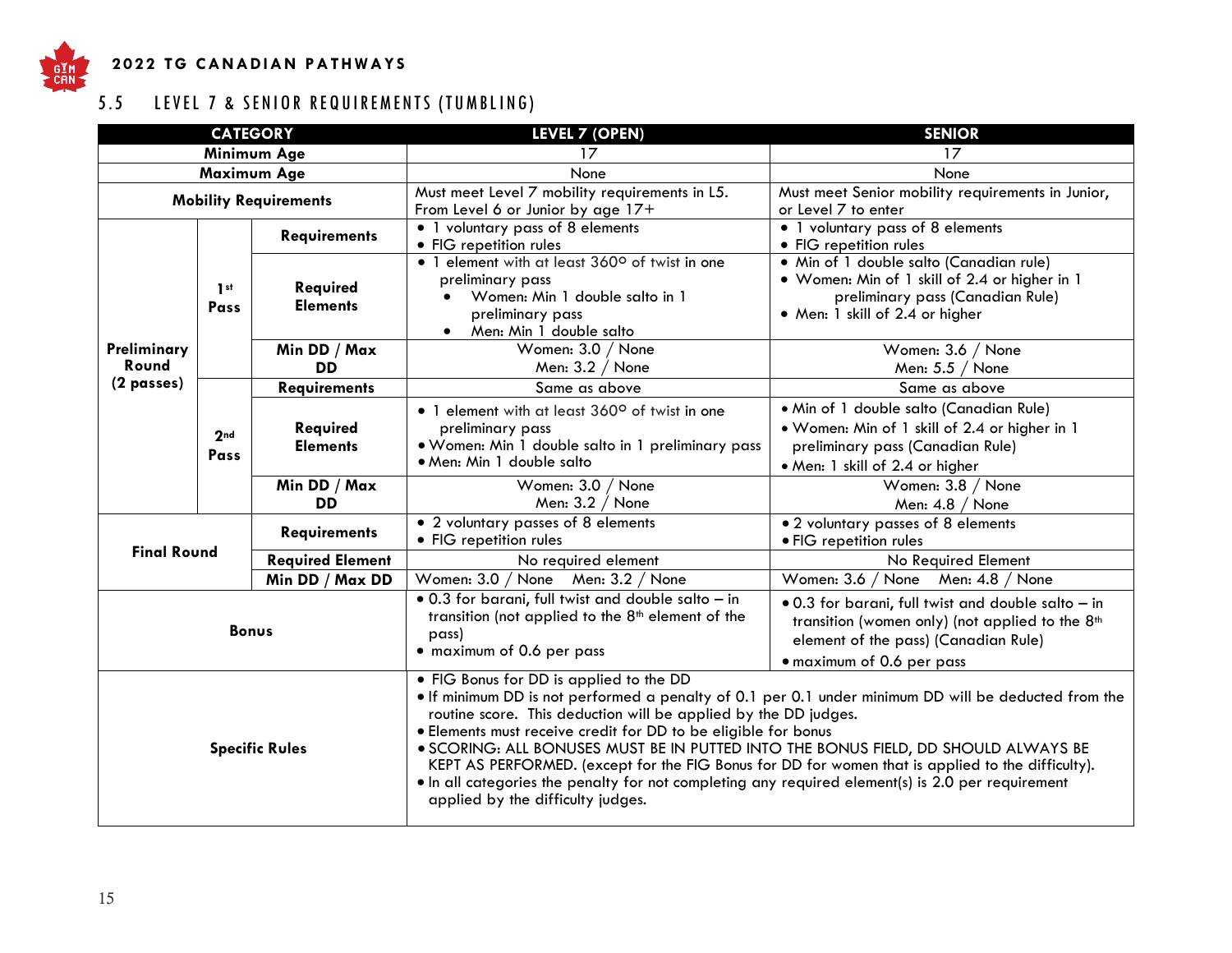# **TUMBLING MOBILITIES**

#### TUMBLING WOMEN

| <b>FROM</b>  | TO         | <b>SCORE</b> | DD                  | <b>REQUIREMENT</b> |
|--------------|------------|--------------|---------------------|--------------------|
| L4           | L5         | 34.9         | $2.1$ ( $2nd$ pass) | None               |
| L5           | L6 or $L7$ | 39.2         | $6.0$ (2 passes)    | None               |
| L6           | Junior     | 40.6         | 7.0 (2 passes)      | None               |
| L6 or Junior | L7         |              | By age $17+$        |                    |
| L7 or Junior | Senior     | 41.8         | 7.4 (2 passes)      | None               |

#### TUMBLING MEN

| <b>FROM</b>  | TO       | <b>SCORE</b> | DD                           | <b>REQUIREMENT</b> |
|--------------|----------|--------------|------------------------------|--------------------|
| L4           | L5       | 34.9         | $2.1$ (2 <sup>nd</sup> pass) | None               |
| L5           | L6 or L7 | 39.8         | $6.6$ (2 passes)             | None               |
| L6           | Junior   | 42.0         | 8.4 (2 passes)               | None               |
| L6 or Junior | L7       |              | By age $17+$                 |                    |
| L7 or Junior | Senior   | 43.9         | 10.3 (2 passes)              | None               |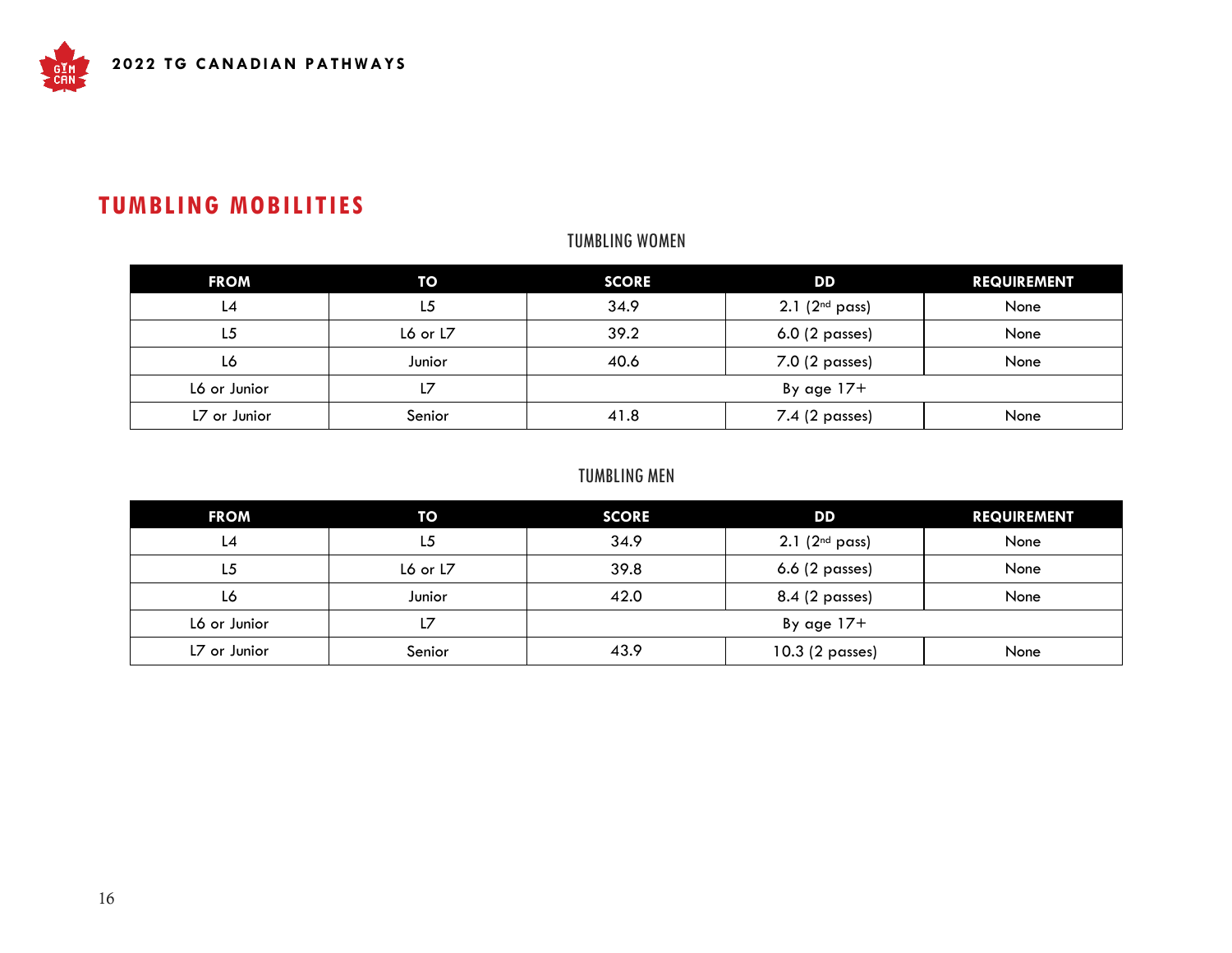# **6.0 DOUBLE MINI-TRAMPOLINE CATEGORIES**

#### 6.1 LEVEL 1 TO 4 REQUIREMENTS (DMT)

| <b>CATEGORY</b>              |                                   | <b>LEVEL 1</b>                                                                                                   | LEVEL 2                                                                                                                                               | <b>LEVEL 3</b>                                                                                                                                                                                                                                                                                                                                                                                                              | LEVEL 4                                                                                                                             |  |
|------------------------------|-----------------------------------|------------------------------------------------------------------------------------------------------------------|-------------------------------------------------------------------------------------------------------------------------------------------------------|-----------------------------------------------------------------------------------------------------------------------------------------------------------------------------------------------------------------------------------------------------------------------------------------------------------------------------------------------------------------------------------------------------------------------------|-------------------------------------------------------------------------------------------------------------------------------------|--|
|                              | Minimum Age                       | 8                                                                                                                |                                                                                                                                                       |                                                                                                                                                                                                                                                                                                                                                                                                                             |                                                                                                                                     |  |
| <b>Maximum Age</b>           |                                   | None                                                                                                             |                                                                                                                                                       |                                                                                                                                                                                                                                                                                                                                                                                                                             |                                                                                                                                     |  |
| <b>Recommended Age Split</b> |                                   | $12U, 13+$                                                                                                       | $12U, 13+$                                                                                                                                            | $14U, 15+$                                                                                                                                                                                                                                                                                                                                                                                                                  | $14U, 15+$                                                                                                                          |  |
|                              | <b>Mobility Requirements</b>      |                                                                                                                  |                                                                                                                                                       | None                                                                                                                                                                                                                                                                                                                                                                                                                        |                                                                                                                                     |  |
|                              | <b>Requirements</b>               |                                                                                                                  | $\bullet$                                                                                                                                             | 2 voluntary passes                                                                                                                                                                                                                                                                                                                                                                                                          |                                                                                                                                     |  |
|                              |                                   |                                                                                                                  |                                                                                                                                                       | 2016-2020 FIG repetition rules will apply                                                                                                                                                                                                                                                                                                                                                                                   |                                                                                                                                     |  |
| Preliminary<br>Round         | Required<br><b>Elements</b>       | • 1 element of 0.5 or<br>higher in each<br>preliminary pass                                                      | $\bullet$ 2 saltos in one<br>preliminary pass<br>• 1 element of 0.7 or<br>higher in each<br>preliminary pass<br>Bonus: 0.7 for each Barani<br>Mount** | • 1 element of 0.9 or<br>higher in one preliminary<br>pass<br>• 2 saltos in each<br>preliminary pass<br>Only one spotter permitted                                                                                                                                                                                                                                                                                          | • 1 element of 0.9 or<br>higher in each<br>preliminary pass<br>• 2 saltos in each<br>preliminary pass<br>Only one spotter permitted |  |
|                              | Requirement<br>s                  | • 2 voluntary passes<br>• 2016-2020 FIG repetition rules will apply                                              |                                                                                                                                                       |                                                                                                                                                                                                                                                                                                                                                                                                                             |                                                                                                                                     |  |
| Final<br>Round               | Required<br><b>Elements</b>       | • 1 element of 0.5 or<br>higher in each final pass                                                               | • 2 saltos in one final pass<br>• 1 salto in each final pass<br>Bonus: 0.7 for each Barani<br>Mount**                                                 | • 1 element of 0.9 or<br>higher in one of the final<br>pass<br>• 2 saltos or one double in<br>each final pass                                                                                                                                                                                                                                                                                                               | • 1 element of 0.9 or<br>higher in each final pass<br>• 2 saltos or one double in<br>each final pass                                |  |
|                              | Minimum DD / Maximum<br><b>DD</b> | 0.5 / 0.7                                                                                                        | 0.7 / 1.3                                                                                                                                             | 1.3 $/1.\overline{9}$                                                                                                                                                                                                                                                                                                                                                                                                       | 1.6 / 2.9                                                                                                                           |  |
| <b>Specific Rules</b>        |                                   | performed.<br>by the difficulty judges.<br>$\bullet$<br>Preliminary Round will not receive DD.<br>different zone | ** Only Barani Mounts that receive credit for DD will be eligible for bonus                                                                           | Minimum DD's are expected and should be adhered to. No penalty will apply if minimum DD is not<br>In all categories the penalty for not completing any required element(s) is 2.0 per requirement applied<br>L3 & L4- Only one spotter permitted in Preliminary Round. Any additional spotters performed in<br>As per the previous code of points, skill repetition will only be permitted if the skills are performed in a |                                                                                                                                     |  |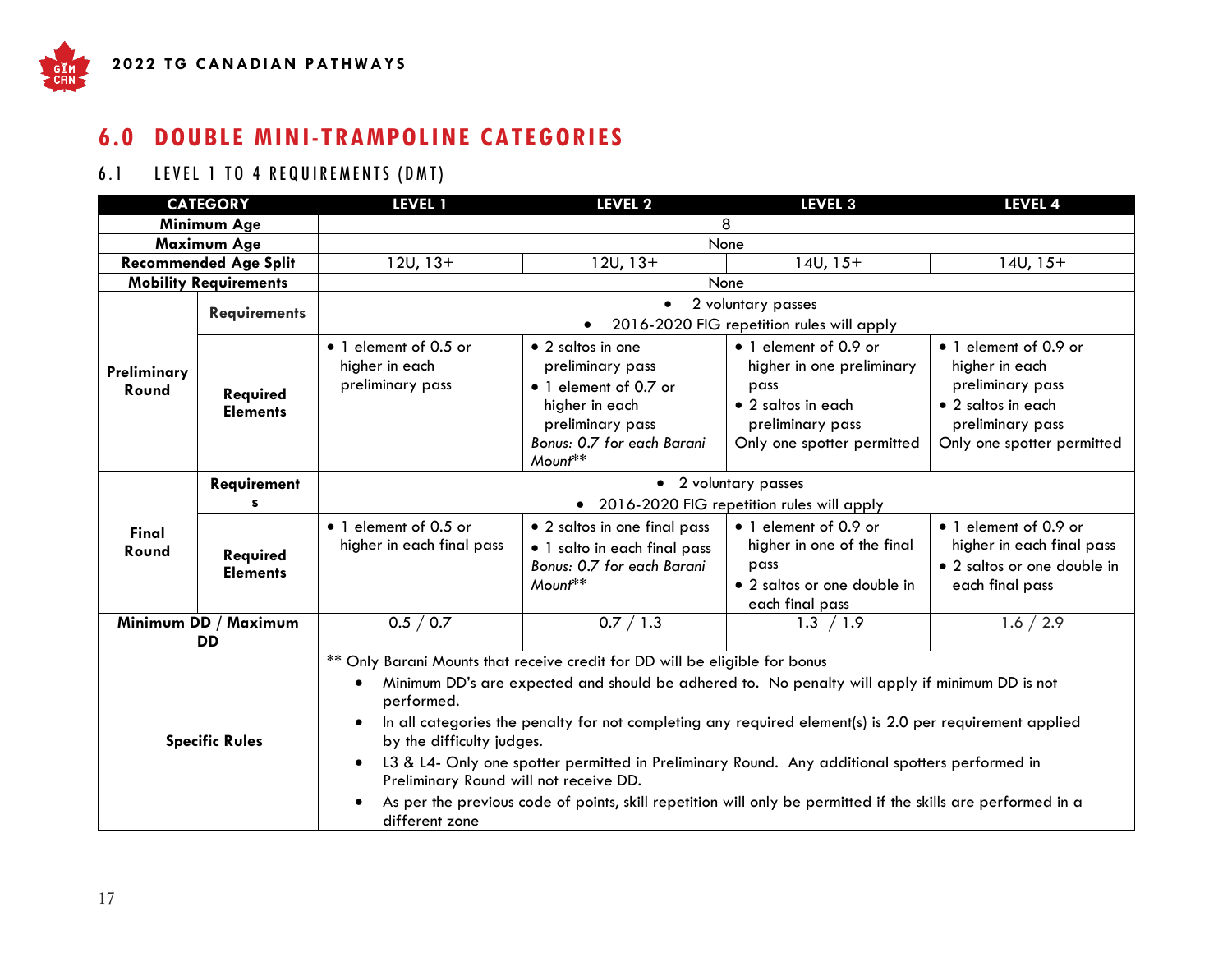# 6.2 LEVEL 5 & LEVEL 6 REQUIREMENTS (DMT)

| <b>CATEGORY</b>              |                            | <b>LEVEL 5 (NOVICE)</b>                                                                                                                                                                                                                                                                                                                                                                                                                                                                              | LEVEL 6 (ESPOIR)                                                                                                                                                                                                                                      |  |
|------------------------------|----------------------------|------------------------------------------------------------------------------------------------------------------------------------------------------------------------------------------------------------------------------------------------------------------------------------------------------------------------------------------------------------------------------------------------------------------------------------------------------------------------------------------------------|-------------------------------------------------------------------------------------------------------------------------------------------------------------------------------------------------------------------------------------------------------|--|
| Minimum Age                  |                            |                                                                                                                                                                                                                                                                                                                                                                                                                                                                                                      | 11 (recommended 13)                                                                                                                                                                                                                                   |  |
|                              | Maximum Age                | None                                                                                                                                                                                                                                                                                                                                                                                                                                                                                                 | 16                                                                                                                                                                                                                                                    |  |
| <b>Mobility Requirements</b> |                            | Must meet Level 5 (Novice) mobility requirements in Level 4<br>to enter                                                                                                                                                                                                                                                                                                                                                                                                                              | Must meet Level 6 (Espoir) mobility requirements in Level 5<br>(Novice) to enter                                                                                                                                                                      |  |
|                              | <b>Age Splits</b>          | 14U, 15-16, 17+                                                                                                                                                                                                                                                                                                                                                                                                                                                                                      | 14U, 15-16                                                                                                                                                                                                                                            |  |
| Preliminary                  | <b>Requirements</b>        | $\bullet$                                                                                                                                                                                                                                                                                                                                                                                                                                                                                            | 2 voluntary passes<br>2016-2020 FIG repetition rules will apply                                                                                                                                                                                       |  |
| Round                        | Required<br><b>Element</b> | Minimum 1 Double Salto in one Prelim Pass                                                                                                                                                                                                                                                                                                                                                                                                                                                            | Minimum 1 double salto in each pass<br>Bonus Women only: 0.3 for 8-1 < Mount                                                                                                                                                                          |  |
| <b>Final Round</b>           | <b>Requirements</b>        | • 2 voluntary passes<br>2016-2020 FIG repetition rules will apply                                                                                                                                                                                                                                                                                                                                                                                                                                    |                                                                                                                                                                                                                                                       |  |
|                              | Required<br><b>Element</b> | • 1 element of 1.2 or higher in each final pass                                                                                                                                                                                                                                                                                                                                                                                                                                                      | Same as above                                                                                                                                                                                                                                         |  |
| Minimum DD / Maximum DD      |                            | Women: 2.1 / 4.4<br>Men: 2.1 / 4.4                                                                                                                                                                                                                                                                                                                                                                                                                                                                   | Women: 3.0 / 5.6<br>Men: 3.3 / 6.8                                                                                                                                                                                                                    |  |
| <b>Specific Rules</b>        |                            | Each element must have a minimum 360° somersault rotation, if not the pass will be interrupted.<br>$\bullet$<br>If minimum DD is not performed a penalty of 0.1 per 0.1 under minimum DD will be deducted from the routine<br>$\bullet$<br>score. This deduction will be applied by the DD judges.<br>In all categories the penalty for not completing any required element(s) is 2.0 per requirement applied by the<br>$\bullet$<br>difficulty judges.<br>$\bullet$<br>not receive DD.<br>$\bullet$ | L5 & L6 – Only one spotter permitted in Preliminary Round. Any additional spotters performed in preliminary round will<br>As per the previous code of points, skill repetition will only be permitted if the skills are performed in a different zone |  |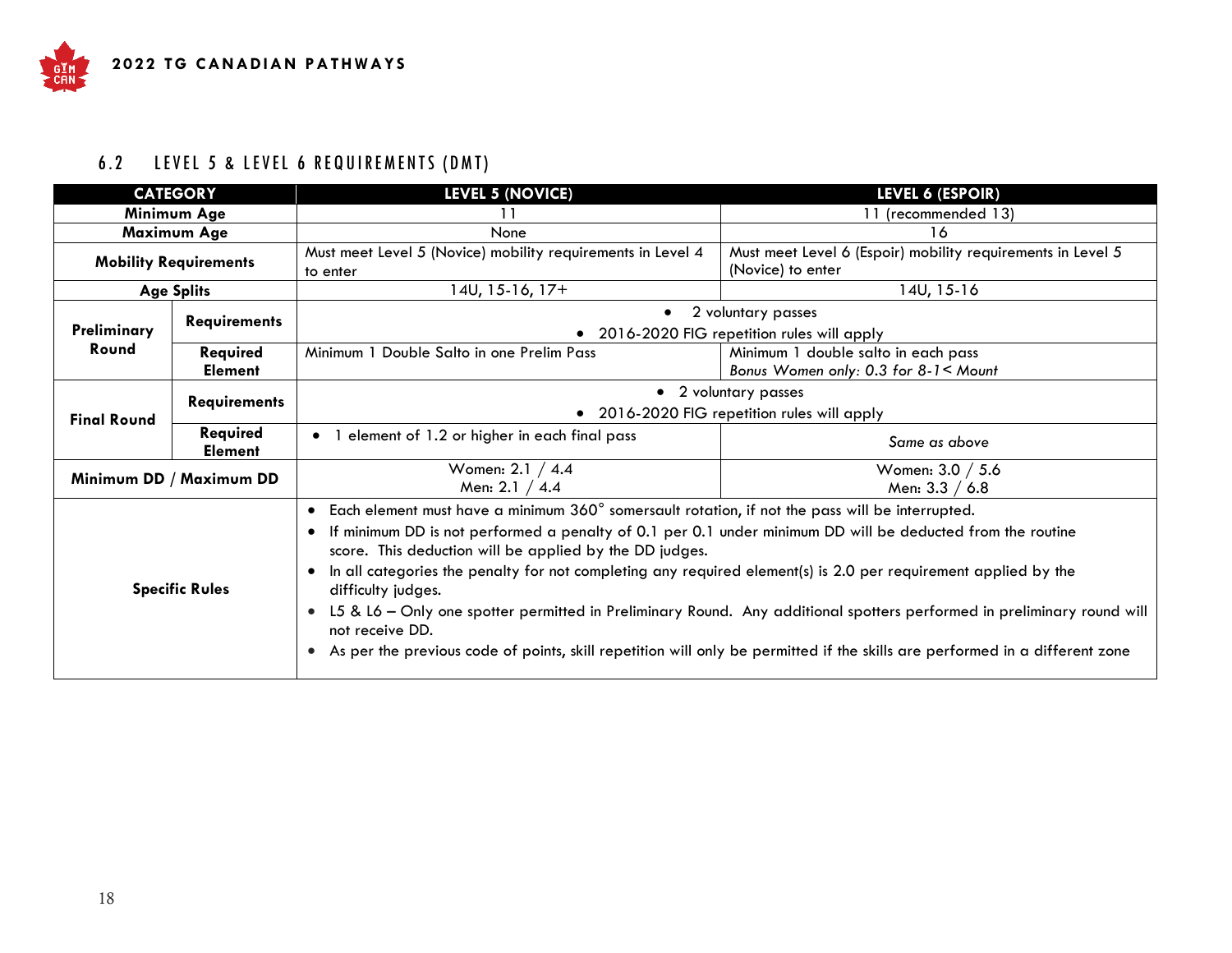

#### **202 2 T G C A N A D I A N P A T H W A Y S**

6.3 JUNIOR, LEVEL 7 & SENIOR REQUIREMENTS (DMT)

|                                        | <b>CATEGORY</b>                   | <b>JUNIOR</b>                                                                                                                                                                                                                                                                                                                                                                                                                                                                                                                                                                                                                                                                                                                                                                                                        | <b>LEVEL 7 (OPEN)</b>                                                                                                                                                                  | <b>SENIOR</b>                                                                                                                                                                                                                                                       |  |  |  |
|----------------------------------------|-----------------------------------|----------------------------------------------------------------------------------------------------------------------------------------------------------------------------------------------------------------------------------------------------------------------------------------------------------------------------------------------------------------------------------------------------------------------------------------------------------------------------------------------------------------------------------------------------------------------------------------------------------------------------------------------------------------------------------------------------------------------------------------------------------------------------------------------------------------------|----------------------------------------------------------------------------------------------------------------------------------------------------------------------------------------|---------------------------------------------------------------------------------------------------------------------------------------------------------------------------------------------------------------------------------------------------------------------|--|--|--|
|                                        | Minimum Age                       | 13                                                                                                                                                                                                                                                                                                                                                                                                                                                                                                                                                                                                                                                                                                                                                                                                                   | 17                                                                                                                                                                                     | 17                                                                                                                                                                                                                                                                  |  |  |  |
|                                        | <b>Maximum Age</b>                | 16                                                                                                                                                                                                                                                                                                                                                                                                                                                                                                                                                                                                                                                                                                                                                                                                                   | None                                                                                                                                                                                   | None                                                                                                                                                                                                                                                                |  |  |  |
| <b>Mobility</b><br><b>Requirements</b> |                                   | Must meet Junior mobility requirements in Level 6<br>(Espoir) to enter                                                                                                                                                                                                                                                                                                                                                                                                                                                                                                                                                                                                                                                                                                                                               | Must meet Level 7 mobility requirements<br>from Level 5 (Novice) to enter. From<br>Junior or L6 by age 17+                                                                             | Must meet Senior mobility requirements<br>in Level 6 (Espoir), L7 (Open) or in Junior<br>to enter                                                                                                                                                                   |  |  |  |
|                                        |                                   |                                                                                                                                                                                                                                                                                                                                                                                                                                                                                                                                                                                                                                                                                                                                                                                                                      | 3 voluntary passes ( $Q1 + Q2$ )                                                                                                                                                       |                                                                                                                                                                                                                                                                     |  |  |  |
|                                        | <b>Requirements</b>               |                                                                                                                                                                                                                                                                                                                                                                                                                                                                                                                                                                                                                                                                                                                                                                                                                      | $Q1$ = Pass 1 and 2 (FIG repetition rules)                                                                                                                                             |                                                                                                                                                                                                                                                                     |  |  |  |
|                                        |                                   |                                                                                                                                                                                                                                                                                                                                                                                                                                                                                                                                                                                                                                                                                                                                                                                                                      | • $Q2 = P$ ass 3: can repeat but not in the same zone (FIG repetition rules)                                                                                                           |                                                                                                                                                                                                                                                                     |  |  |  |
| Preliminary Round                      | Required<br><b>Element</b>        | Minimum 1 double salto in each pass<br>$\bullet$<br>Double salto to double salto (or better) in 1 pass<br>$\bullet$<br>Only one spotter is permitted for women in the<br>qualifying rounds.<br>No spotters permitted for Men                                                                                                                                                                                                                                                                                                                                                                                                                                                                                                                                                                                         | • Minimum 1 double salto in each pass<br>Bonus Women only: 0.3 for 8-1< Mount<br>Only one spotter is permitted for women<br>in the qualifying rounds.<br>No spotters permitted for Men | Bonus Women only: 0.3 for double with 1<br>$\frac{1}{2}$ twist or more (mount or dismount)<br>Bonus Men only: 0.3 for any skill valued at<br>4.8 or higher<br>Only one spotter is permitted for women<br>in the qualifying rounds.<br>No spotters permitted for Men |  |  |  |
|                                        | <b>Requirements</b>               |                                                                                                                                                                                                                                                                                                                                                                                                                                                                                                                                                                                                                                                                                                                                                                                                                      | • 2 voluntary passes                                                                                                                                                                   |                                                                                                                                                                                                                                                                     |  |  |  |
| Final Round                            | Required<br><b>Element</b>        | Minimum 1 double salto in each pass<br>$\bullet$<br>Double salto to double salto (or better) in 1 pass<br>$\bullet$<br>No spotters permitted<br>$\bullet$                                                                                                                                                                                                                                                                                                                                                                                                                                                                                                                                                                                                                                                            | • FIG repetition rules<br>Minimum 1 double salto in each pass<br>$\bullet$<br>Bonus Women only: 0.3 for 8-1< Mount<br>No spotters permitted                                            | Bonus Women only: 0.3 for double with 1<br>$\frac{1}{2}$ twist or more (mount or dismount)<br>Bonus Men only: 0.3 for any skill valued at<br>4.8 or higher<br>No spotters permitted                                                                                 |  |  |  |
|                                        | Minimum DD /<br><b>Maximum DD</b> | Women: 3.9 / None<br>Men: $4.3 /$ None                                                                                                                                                                                                                                                                                                                                                                                                                                                                                                                                                                                                                                                                                                                                                                               | Women: 3.0 / None<br>Men: 3.3 / None                                                                                                                                                   | Women: $4.4 /$ None<br>Men: $6.0 /$ None                                                                                                                                                                                                                            |  |  |  |
|                                        | <b>Specific Rules</b>             | Each element must have a minimum 360° somersault rotation, if not the pass will be interrupted.<br>If minimum DD is not performed a penalty of 0.1 per 0.1 under minimum DD will be deducted from the routine score. This deduction<br>will be applied by the DD judges.<br>In all categories the penalty for not completing any required element(s) is 2.0 per requirement applied by the difficulty judges.<br>Women: Jr, L7 and Senior - 1 spotter permitted in Q1 or Q2. Any additional spotters performed in Q1 or Q2 will not receive DD.<br>Men: Jr, L7 and Senior - No spotters permitted<br>$\bullet$<br>Jr, L7 & SR: The 3 <sup>rd</sup> prelim pass (Q2) in Provincial Cups could replace the Finals round if needed<br>Jr, L7 & SR: Domestic National Events: Final Round will be performed<br>$\bullet$ |                                                                                                                                                                                        |                                                                                                                                                                                                                                                                     |  |  |  |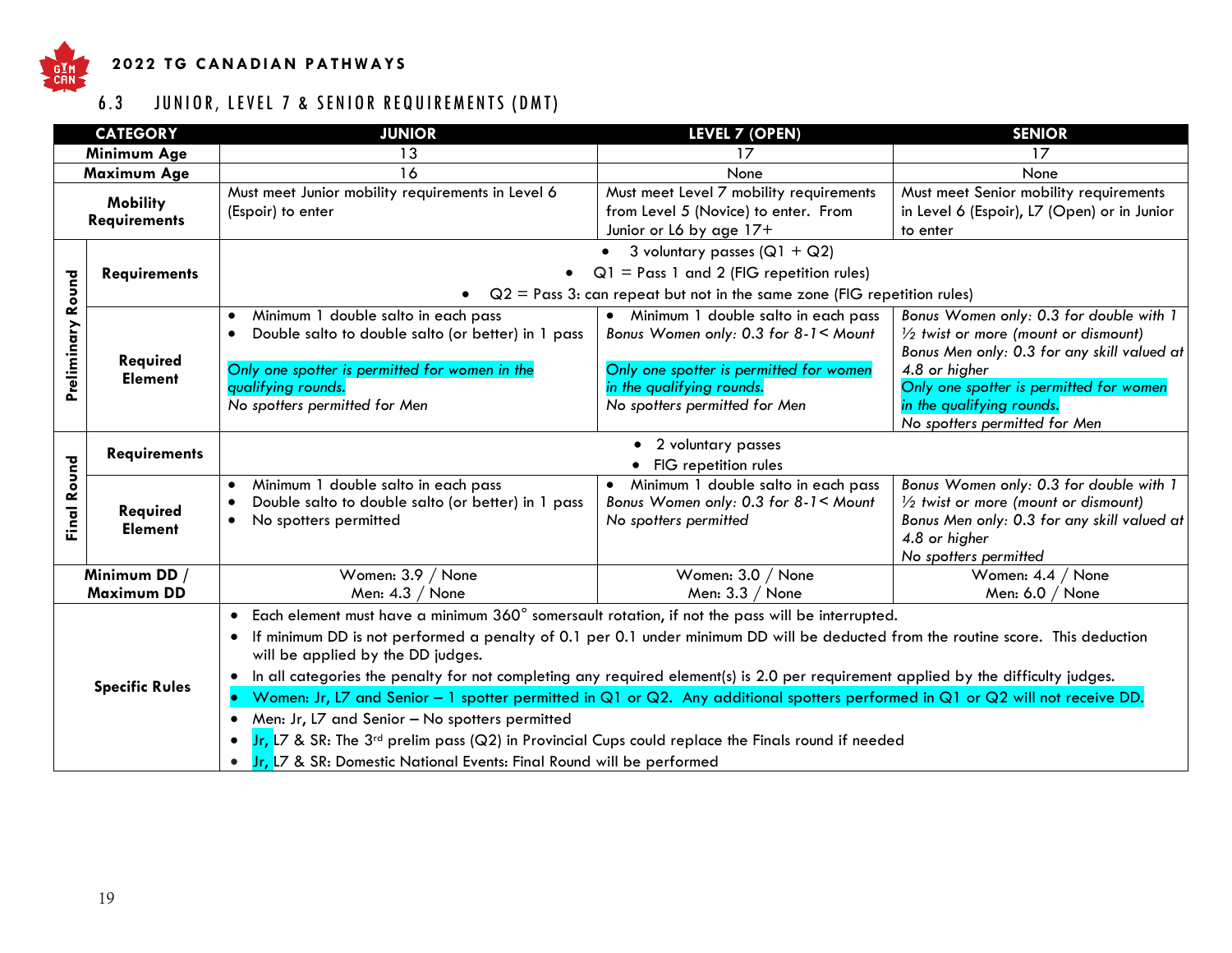# **DOUBLE-MINI TRAMPOLINE MOBILITIES**

#### DOUBLE-MINI WOMEN

| <b>FROM</b>  | TO       | <b>SCORE</b> | DD                       | <b>REQUIREMENT</b> |
|--------------|----------|--------------|--------------------------|--------------------|
| L4           | L5       | 82.3         | $9.1$ (4 passes)         | double salto       |
| L5           | L6 or L7 | 86.2         | $12.6(4 \text{ passes})$ | None               |
| L6           | Junior   | 91.1         | 16.7 (4 passes)          | None               |
| L6 or Junior | L        |              | By age $17+$             |                    |
| L7 or Junior | Senior   | 47.2         | 10.4 (2 passes)          | None               |

#### DOUBLE-MINI MEN

<span id="page-20-0"></span>

| <b>FROM</b>  | TO         | <b>SCORE</b> | DD              | <b>REQUIREMENT</b> |
|--------------|------------|--------------|-----------------|--------------------|
| L4           | L5         | 82.3         | 9.1 (4 passes)  | double salto       |
| L5           | L6 or $L7$ | 87.4         | 13.8 (4 passes) | None               |
| L6           | Junior     | 93.4         | 18.2 (4 passes) | None               |
| L6 or Junior | L          |              | By age $17+$    |                    |
| Junior       | Senior     | 49.3         | 12.0 (2 passes) | None               |